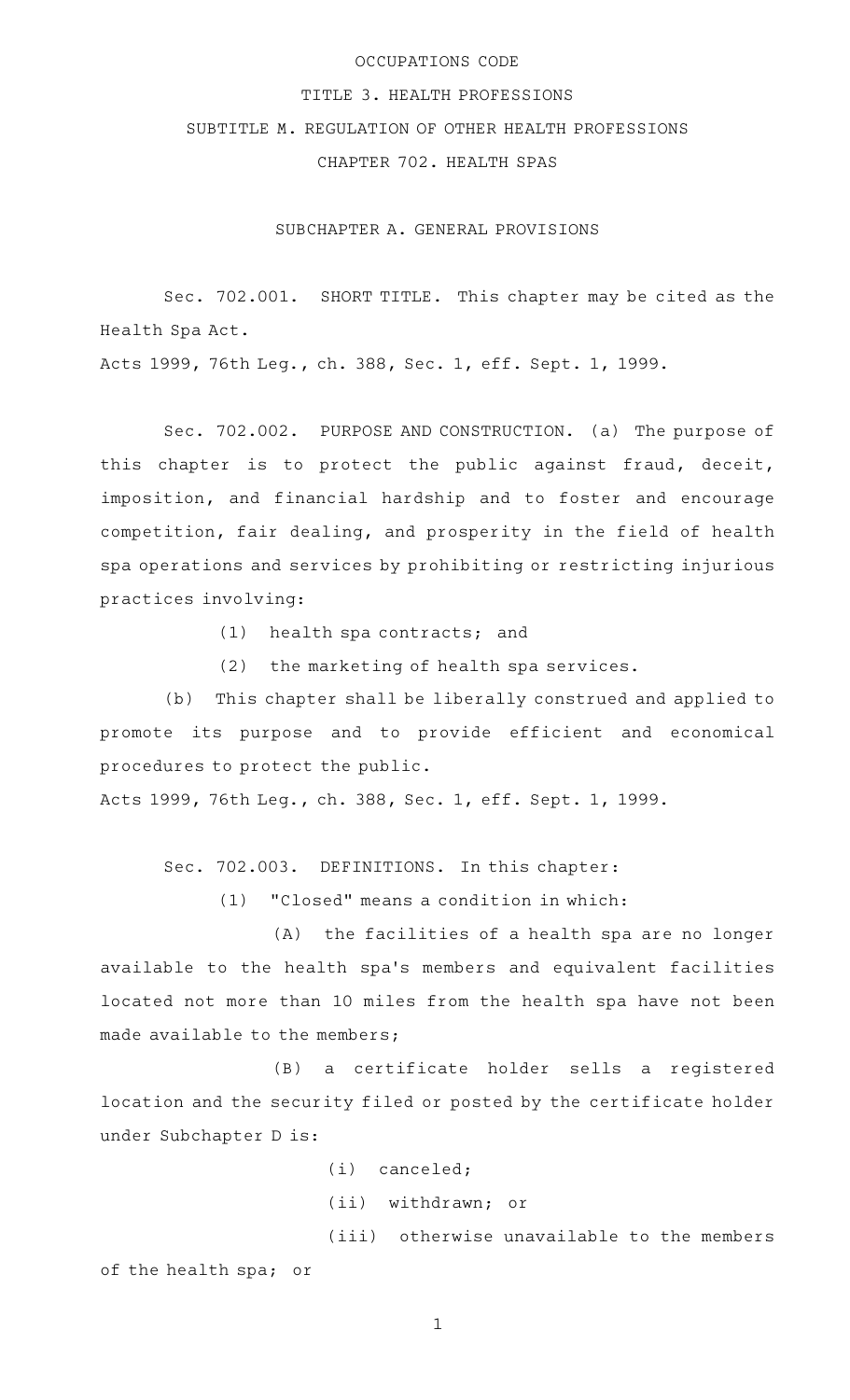(C) a certificate holder sells a registered location and the buyer does not adopt or honor the contracts of existing members of the health spa.

(2) "Contract" means an agreement between a seller and purchaser by which the purchaser becomes a member of a health spa.

(3) "Facilities" means the equipment, physical structures, improvements, including improvements to leasehold premises, and other tangible property, including saunas, whirlpool baths, gymnasiums, running tracks, swimming pools, shower areas, racquetball courts, martial arts equipment, and exercise equipment, that are located at a health spa and used to conduct the business of the health spa.

(4) "Health spa" means a business that offers for sale, or sells, memberships that provide the members instruction in or the use of facilities for a physical exercise program. The term does not include:

(A) an organization that is tax exempt under Section 501 et seq., Internal Revenue Code (26 U.S.C. Section 501 et seq.);

(B) a private club owned and operated by its members;

(C) an entity operated exclusively to:

(i) teach dance or aerobic exercise; or

(ii) provide physical rehabilitation activity related to an individual 's injury or disease;

(D) a person engaged in an activity authorized under a license issued by the state;

(E) an activity conducted or sanctioned by a school under the Education Code; or

(F) a hospital or clinic owned or operated by an agency of the state or federal government or by a political subdivision of this state.

(5) "Location" means the physical site of the facilities of a health spa.

(6) "Member" means a person who is entitled to the benefits of membership in a health spa.

(7) "Membership" means the status of a person under a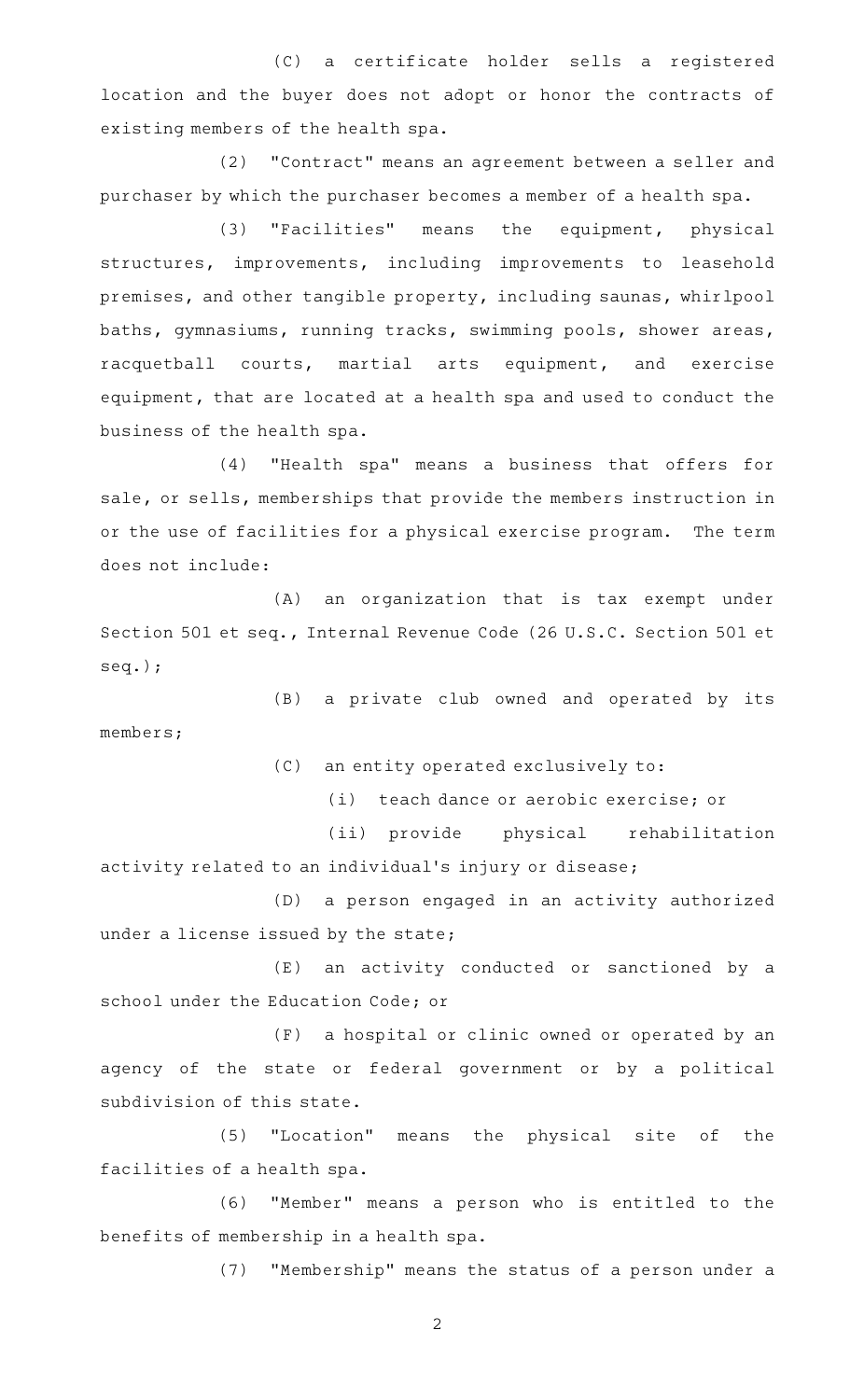contract that entitles the person to use a health spa's services or facilities.

(8) "Obligor" means a person, other than a surety, who is obligated to perform if a certificate holder defaults.

(9) "Open" means the date each service of a health spa that was advertised before the opening, or promised to be made available, are available for use by its members.

(10) "Prepayment" means consideration paid by a purchaser for membership in a health spa before the date the health spa opens.

(11) "Purchaser" means a person who purchases, or applies to purchase, the right to use a health spa's services or facilities.

(12) "Registered location" means a health spa location for which a health spa operator 's certificate of registration is issued under this chapter.

(13) "Seller" means a person who:

 $(A)$  owns or operates a health spa; or

(B) offers for sale, or sells, the right to use a health spa's services or facilities.

(14) "Services" means the programs, plans, guidance, or instruction that a health spa provides for its members. The term includes diet planning, exercise instruction and programs, and instructional classes.

Acts 1999, 76th Leg., ch. 388, Sec. 1, eff. Sept. 1, 1999.

Amended by:

Acts 2011, 82nd Leg., R.S., Ch. 887 (S.B. [335](http://www.legis.state.tx.us/tlodocs/82R/billtext/html/SB00335F.HTM)), Sec. 1, eff. September 1, 2011.

# SUBCHAPTER B. POWERS AND DUTIES OF SECRETARY OF STATE

Sec. 702.051. ADMINISTRATIVE AND RULEMAKING AUTHORITY. (a) The secretary of state shall administer this chapter.

 $(b)$  In administering this chapter, the secretary of state shall:

- (1) adopt rules;
- $(2)$  issue administrative orders; and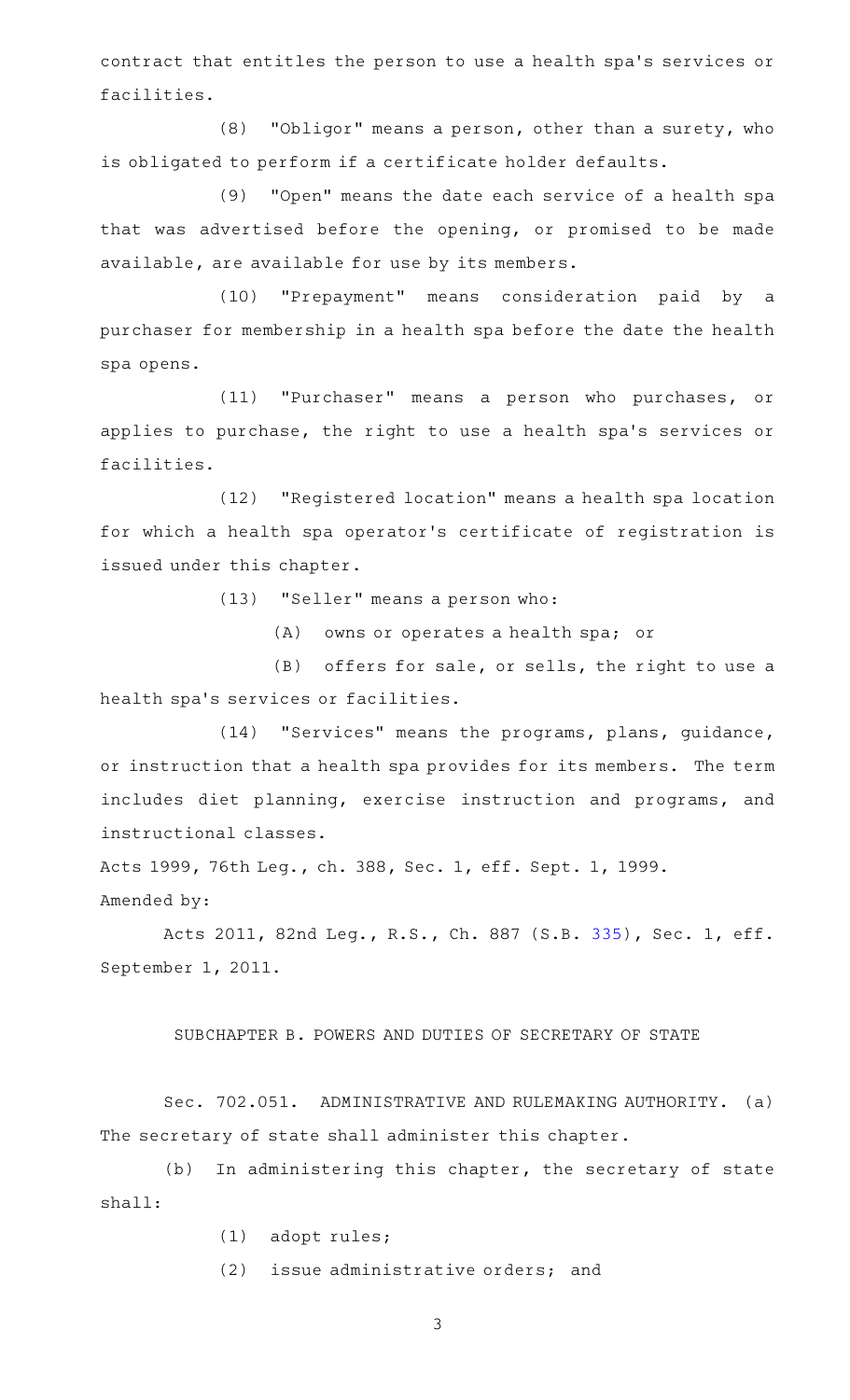(3) take action necessary to ensure compliance with this chapter.

Acts 1999, 76th Leg., ch. 388, Sec. 1, eff. Sept. 1, 1999.

Sec. 702.052. RULES RELATING TO SECURITY CLAIMS AND PROCEEDS. The secretary of state shall adopt rules necessary to:

(1) determine the disposition of a security claim filed under Section [702.251](http://www.statutes.legis.state.tx.us/GetStatute.aspx?Code=OC&Value=702.251); and

(2) ensure the prompt and fair distribution of security proceeds.

Acts 1999, 76th Leg., ch. 388, Sec. 1, eff. Sept. 1, 1999.

Sec. 702.053. REGISTRATION AND RENEWAL FEES. The secretary of state may charge each applicant for a certificate of registration, or renewal of a certificate, a reasonable fee not to exceed \$100 to cover the cost of issuance or renewal. Acts 1999, 76th Leg., ch. 388, Sec. 1, eff. Sept. 1, 1999.

### SUBCHAPTER C. CERTIFICATE OF REGISTRATION

Sec. 702.101. CERTIFICATE OF REGISTRATION REQUIRED. A person may not operate a health spa or offer for sale, or sell, a membership in a health spa unless the person holds a health spa operator 's certificate of registration.

Acts 1999, 76th Leg., ch. 388, Sec. 1, eff. Sept. 1, 1999.

Sec. 702.102. APPLICATION REQUIREMENTS. (a) An applicant for a health spa operator 's certificate of registration must file with the secretary of state an application stating:

 $(1)$  the applicant's name, address, and telephone number;

(2) the applicant's business trade name;

(3) for an applicant whose business is incorporated:

(A) the applicant's business name registered with the secretary of state;

(B) the location of the applicant's registered business office; and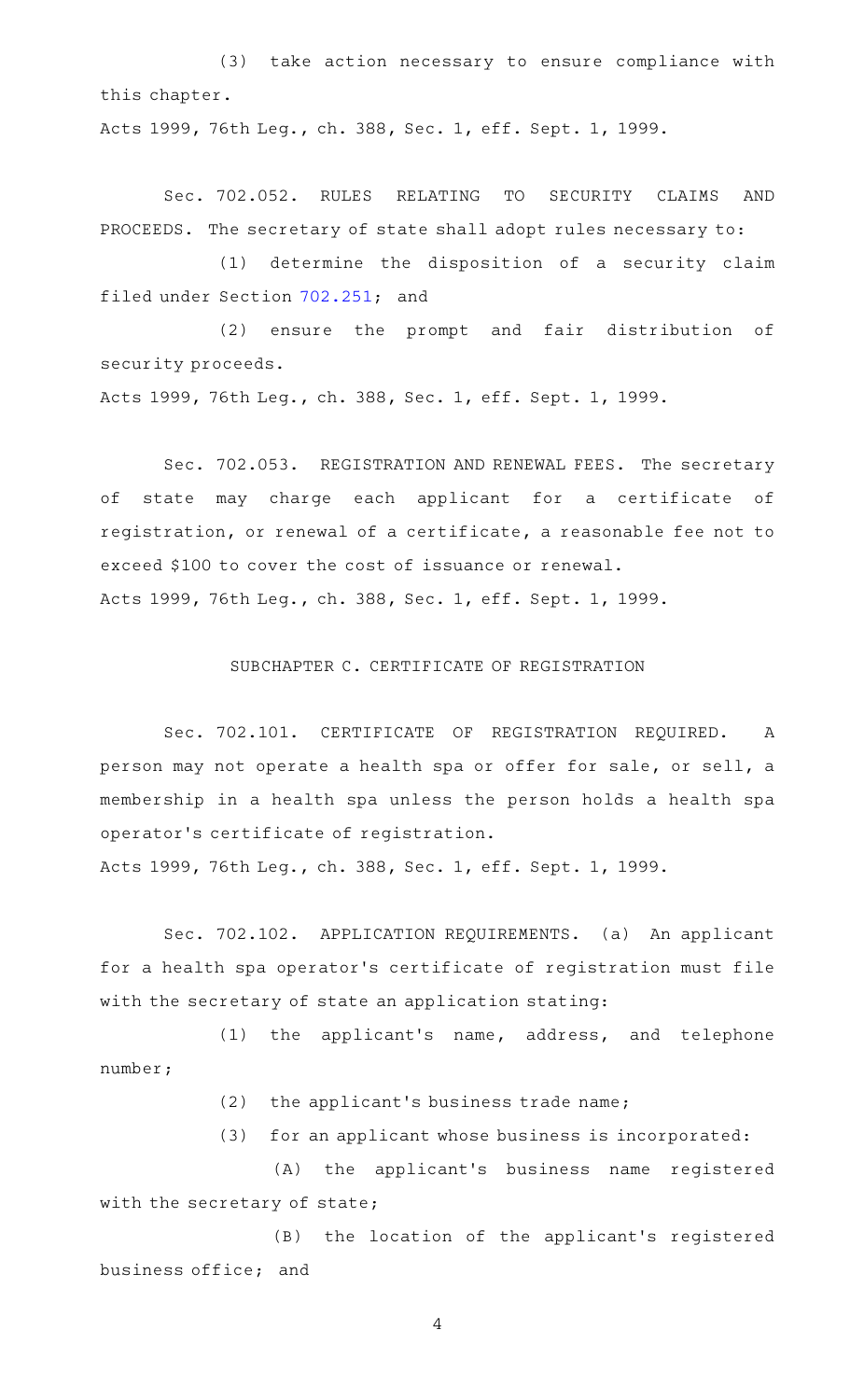(C) the name and address of each person who directly or indirectly owns or controls 10 percent or more of the outstanding shares of stock in the applicant 's business;

(4) the date the applicant became the owner and operator of the applicant 's business;

 $(5)$  the address of the health spa; and

(6) the type of available or proposed facilities and services offered at the health spa location.

(b) An application for a certificate of registration must be accompanied by:

(1) a sample of each contract used to sell a membership in the applicant 's health spa;

(2) proof of security filed or posted by the applicant under Subchapter D; and

 $(3)$  the required registration fee.

(c) An applicant must comply with the application requirements of this section for each location where the applicant operates a health spa.

Acts 1999, 76th Leg., ch. 388, Sec. 1, eff. Sept. 1, 1999.

Sec. 702.103. CERTIFICATE OF REGISTRATION NONTRANSFERABLE; APPLICATION BY NEW OWNER. (a) A health spa operator 's certificate of registration is not transferable.

(b) A person who obtains ownership of a health spa by purchase or other transfer shall file an application for a certificate of registration under Section [702.102](http://www.statutes.legis.state.tx.us/GetStatute.aspx?Code=OC&Value=702.102) not later than the fifth day after the date the person obtains ownership. Acts 1999, 76th Leg., ch. 388, Sec. 1, eff. Sept. 1, 1999.

Sec. 702.104. TERM; RENEWAL. (a) A health spa operator's certificate of registration expires on the first anniversary of the date of issuance.

(b) A certificate of registration may be renewed as provided by the secretary of state.

Acts 1999, 76th Leg., ch. 388, Sec. 1, eff. Sept. 1, 1999.

Sec. 702.105. CERTIFICATE POSTING. A certificate holder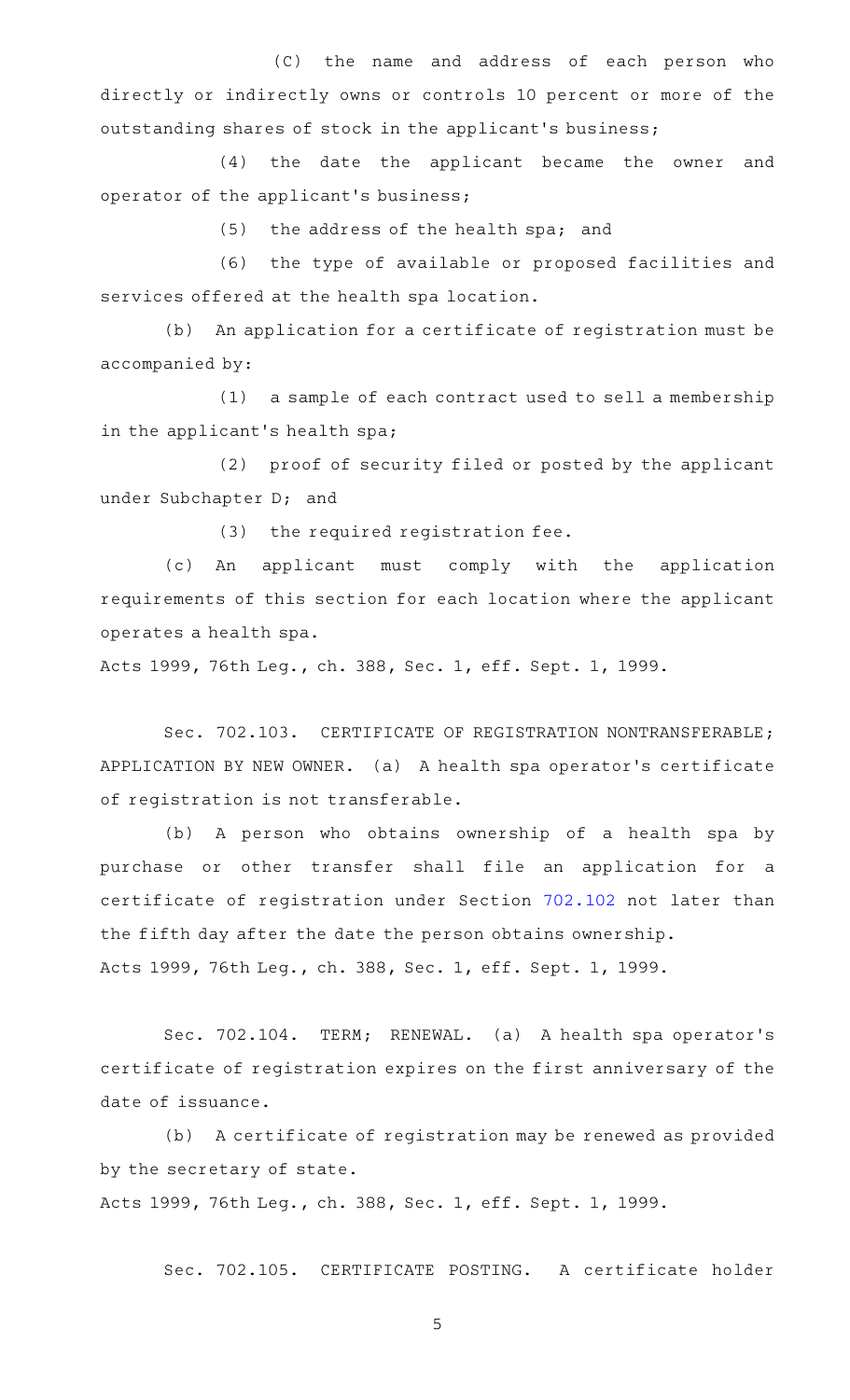shall post a health spa operator 's certificate of registration in a conspicuous place at each registered location. Acts 1999, 76th Leg., ch. 388, Sec. 1, eff. Sept. 1, 1999.

Sec. 702.106. CHANGE OF INFORMATION. If the information provided in an application for a certificate of registration changes, the certificate holder shall amend the application not later than the 90th day after the date the change occurs. Acts 1999, 76th Leg., ch. 388, Sec. 1, eff. Sept. 1, 1999.

Sec. 702.107. SALES TAX PERMIT; PROOF OF REGISTRATION REQUIRED. (a) A health spa operator shall submit to the comptroller a copy of the operator 's certificate of registration at the time the operator applies for a sales tax permit.

(b) The comptroller may not issue a sales tax permit to a health spa operator who fails to comply with this section. The secretary of state shall assist the comptroller in determining whether a business is a health spa under this chapter. Added by Acts 2005, 79th Leg., Ch. 908 (H.B. [135](http://www.legis.state.tx.us/tlodocs/79R/billtext/html/HB00135F.HTM)), Sec. 1, eff. September 1, 2005.

#### SUBCHAPTER D. SECURITY REQUIREMENTS

Sec. 702.151. SECURITY REQUIRED. (a) Except as provided by Subchapter E, the secretary of state may not issue a health spa operator 's certificate of registration to an applicant unless the applicant files a surety bond, or posts other security as prescribed by the secretary, in the amount prescribed by the secretary under Subsection (b).

(b) The secretary of state shall prescribe the amount of security required for an applicant in the amount determined sufficient by the secretary to protect the health spa's total membership. The amount may not be less than \$20,000 or more than \$50,000.

Acts 1999, 76th Leg., ch. 388, Sec. 1, eff. Sept. 1, 1999. Amended by:

Acts 2005, 79th Leg., Ch. 908 (H.B. [135\)](http://www.legis.state.tx.us/tlodocs/79R/billtext/html/HB00135F.HTM), Sec. 2, eff.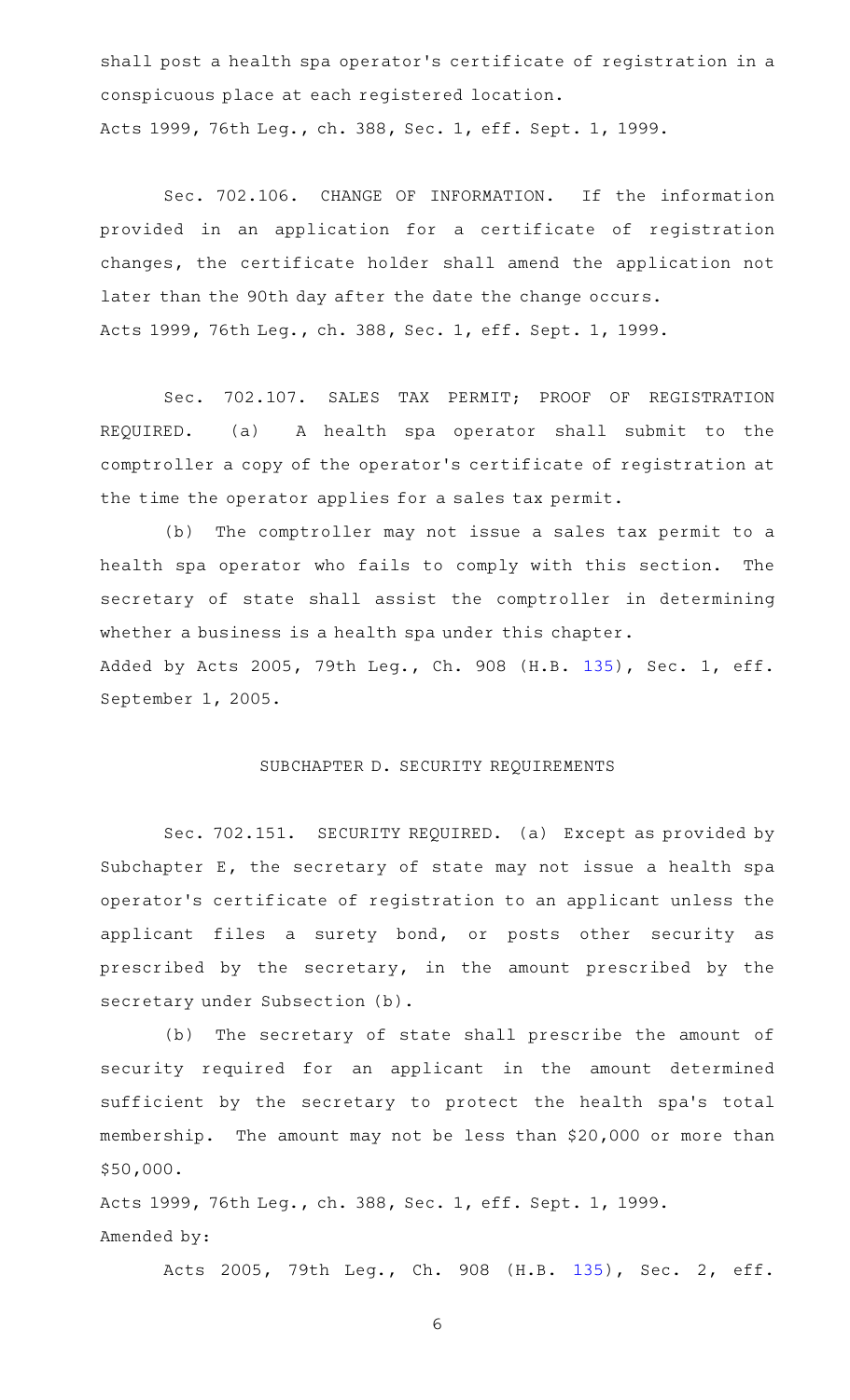September 1, 2005.

Sec. 702.152. SURETY BOND REQUIREMENTS. If a surety bond is filed under Section [702.151](http://www.statutes.legis.state.tx.us/GetStatute.aspx?Code=OC&Value=702.151), the bond must:

(1) remain in effect until canceled by the surety company;

 $(2)$  be issued by a company authorized to do business in this state; and

(3) conform to the requirements of the Insurance Code. Acts 1999, 76th Leg., ch. 388, Sec. 1, eff. Sept. 1, 1999.

Sec. 702.153. REQUIREMENTS FOR SECURITY OTHER THAN SURETY BOND. An applicant who posts under Section [702.151](http://www.statutes.legis.state.tx.us/GetStatute.aspx?Code=OC&Value=702.151) security other than a surety bond is:

(1) not required to post other security annually if the applicant maintains security in the amount of \$20,000; and

(2) entitled to receive the interest that accumulates on the other security posted.

Acts 1999, 76th Leg., ch. 388, Sec. 1, eff. Sept. 1, 1999.

Sec. 702.154. BENEFICIARY OF SECURITY. The security filed or posted by a certificate holder under this subchapter must be payable to the state and held for the benefit of:

 $(1)$  the state; and

(2) each member of the certificate holder's health spa who has been administratively adjudicated to have suffered actual financial loss as a result of the closing of the certificate holder 's health spa.

Acts 1999, 76th Leg., ch. 388, Sec. 1, eff. Sept. 1, 1999.

Sec. 702.155. DURATION OF SECURITY. A certificate holder shall maintain the security filed or posted under Section [702.151](http://www.statutes.legis.state.tx.us/GetStatute.aspx?Code=OC&Value=702.151) in effect until the earlier of:

 $(1)$  the second anniversary of the date the certificate holder 's health spa closes; or

(2) the date the secretary of state determines that each claim filed against the security has been satisfied or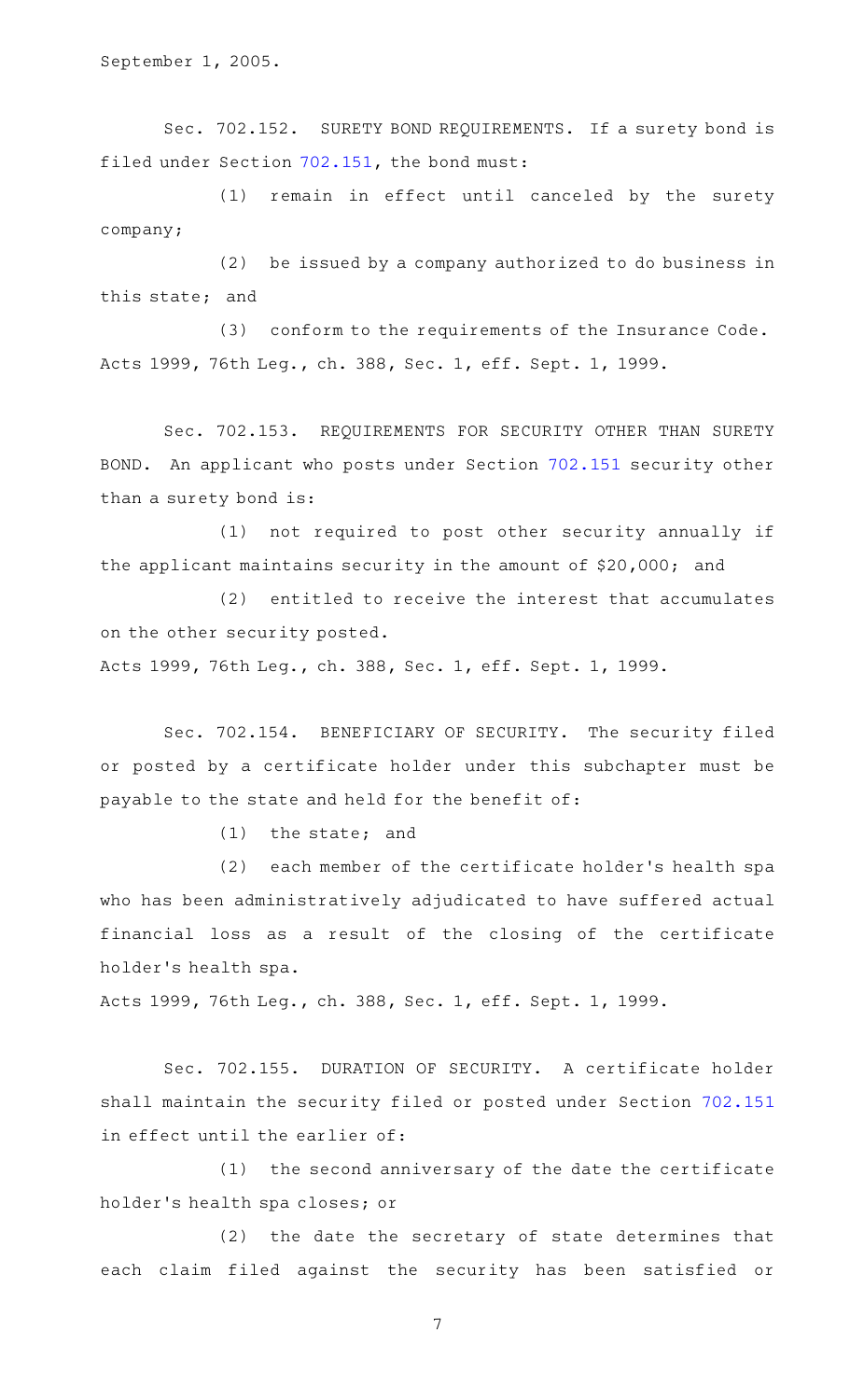foreclosed by law.

Acts 1999, 76th Leg., ch. 388, Sec. 1, eff. Sept. 1, 1999. Amended by:

Acts 2011, 82nd Leg., R.S., Ch. 1340 (S.B. [1231](http://www.legis.state.tx.us/tlodocs/82R/billtext/html/SB01231F.HTM)), Sec. 1, eff. September 1, 2011.

Sec. 702.156. NOTICE OF CANCELLATION OF SECURITY. A surety or obligor of security filed or posted under this subchapter shall provide to the secretary of state, not later than the 60th day before the date the security is canceled, written notice of the cancellation.

Acts 1999, 76th Leg., ch. 388, Sec. 1, eff. Sept. 1, 1999. Amended by:

Acts 2011, 82nd Leg., R.S., Ch. 1340 (S.B. [1231](http://www.legis.state.tx.us/tlodocs/82R/billtext/html/SB01231F.HTM)), Sec. 2, eff. September 1, 2011.

Sec. 702.157. LIMIT ON LIABILITY OF SURETY OR OBLIGOR. (a) The limit of a surety's or obligor's liability stated in the security filed or posted under this subchapter may not be cumulative from year to year or period to period, regardless of the number of:

(1) years that the security continues in force; or

(2) premiums paid or payable.

(b) The liability of a surety or obligor is exclusively conditioned on a final administrative order issued by the secretary of state.

(c) Security filed or posted under this subchapter is subject to a claim only as provided by this subchapter. Acts 1999, 76th Leg., ch. 388, Sec. 1, eff. Sept. 1, 1999.

Sec. 702.158. REVIEW OF SECURITY AMOUNT. (a) At least once every three years, the secretary of state shall review the amount of security a health spa operator is required to post under Section [702.151](http://www.statutes.legis.state.tx.us/GetStatute.aspx?Code=OC&Value=702.151) to determine whether the amount is sufficient to protect the health spa's total membership. The secretary may increase the amount required if the secretary determines that the increase is necessary to protect that membership but may not increase the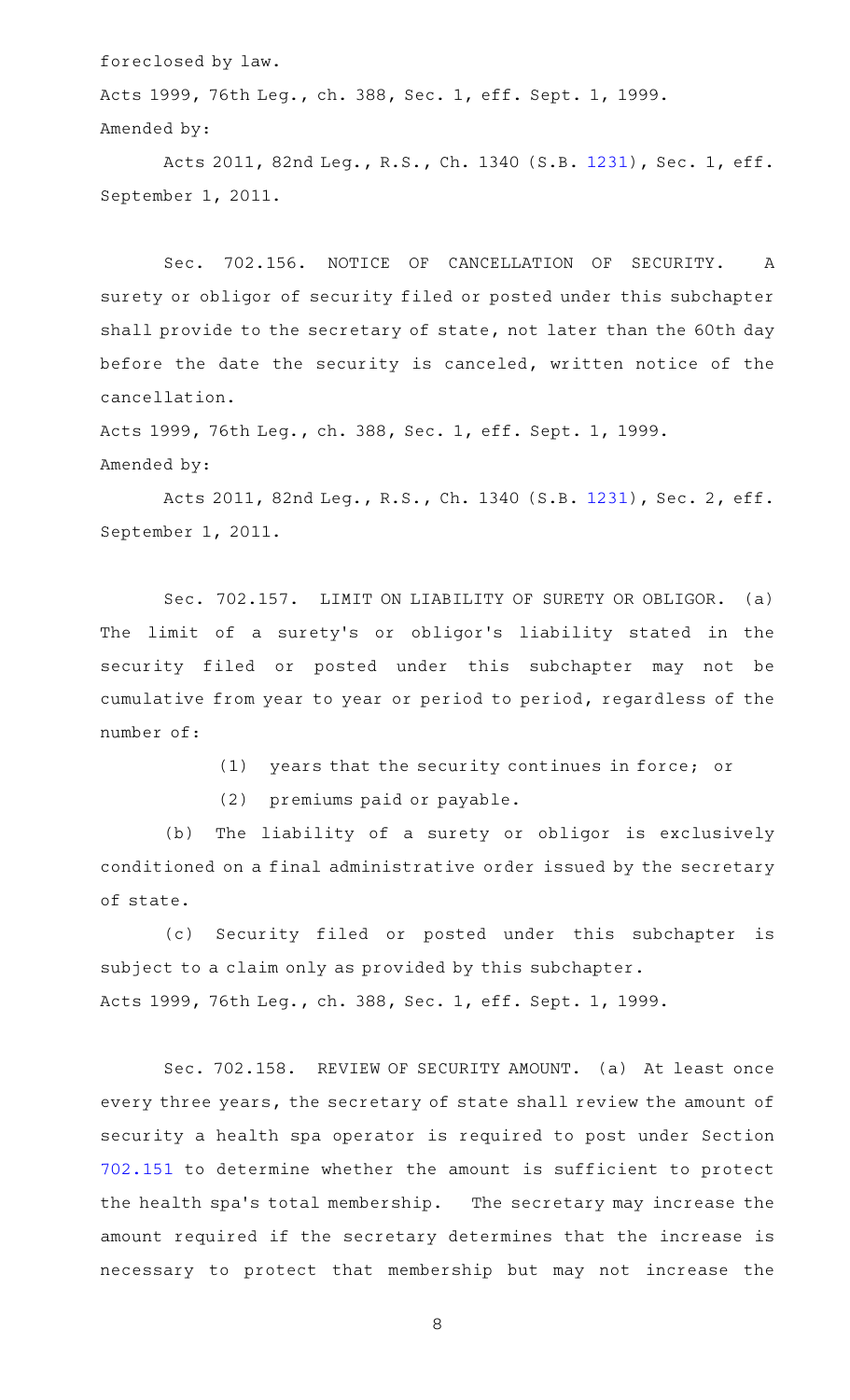amount above the maximum amount allowed under Section [702.151](http://www.statutes.legis.state.tx.us/GetStatute.aspx?Code=OC&Value=702.151)(b).

(b) The secretary of state may adopt procedures necessary to implement this section, including:

(1) establishing a schedule to review the amount of security posted by each health spa operator; and

(2) requiring each health spa operator to submit periodically a written statement of the health spa's total membership.

Added by Acts 2005, 79th Leg., Ch. 908 (H.B. [135](http://www.legis.state.tx.us/tlodocs/79R/billtext/html/HB00135F.HTM)), Sec. 3, eff. September 1, 2005.

SUBCHAPTER E. EXEMPTION FROM SECURITY REQUIREMENTS

Sec. 702.201. APPLICATION FOR EXEMPTION. A certificate holder may apply for an exemption from the security requirements of Subchapter D by filing with the secretary of state a sworn application for the exemption on a form prescribed by the secretary of state.

Acts 1999, 76th Leg., ch. 388, Sec. 1, eff. Sept. 1, 1999.

Sec. 702.202. QUALIFICATIONS FOR EXEMPTION. A certificate holder may apply for an exemption under Section [702.201](http://www.statutes.legis.state.tx.us/GetStatute.aspx?Code=OC&Value=702.201) if:

(1) the certificate holder does not require, or solicit or offer a plan or program that requires, a health spa consumer to:

(A) execute a membership contract for a term that exceeds 31 days;

(B) execute a note or retail installment contract;

(C) authorize a draw or other recurring debit on a financial institution in favor of the certificate holder or the certificate holder 's assignee;

(D) pay an initiation fee or other fee, not including monthly dues; or

(E) prepay for a term that exceeds 31 days; or

 $(2)$  the certificate holder submits a sworn statement every three years with the secretary of state stating that the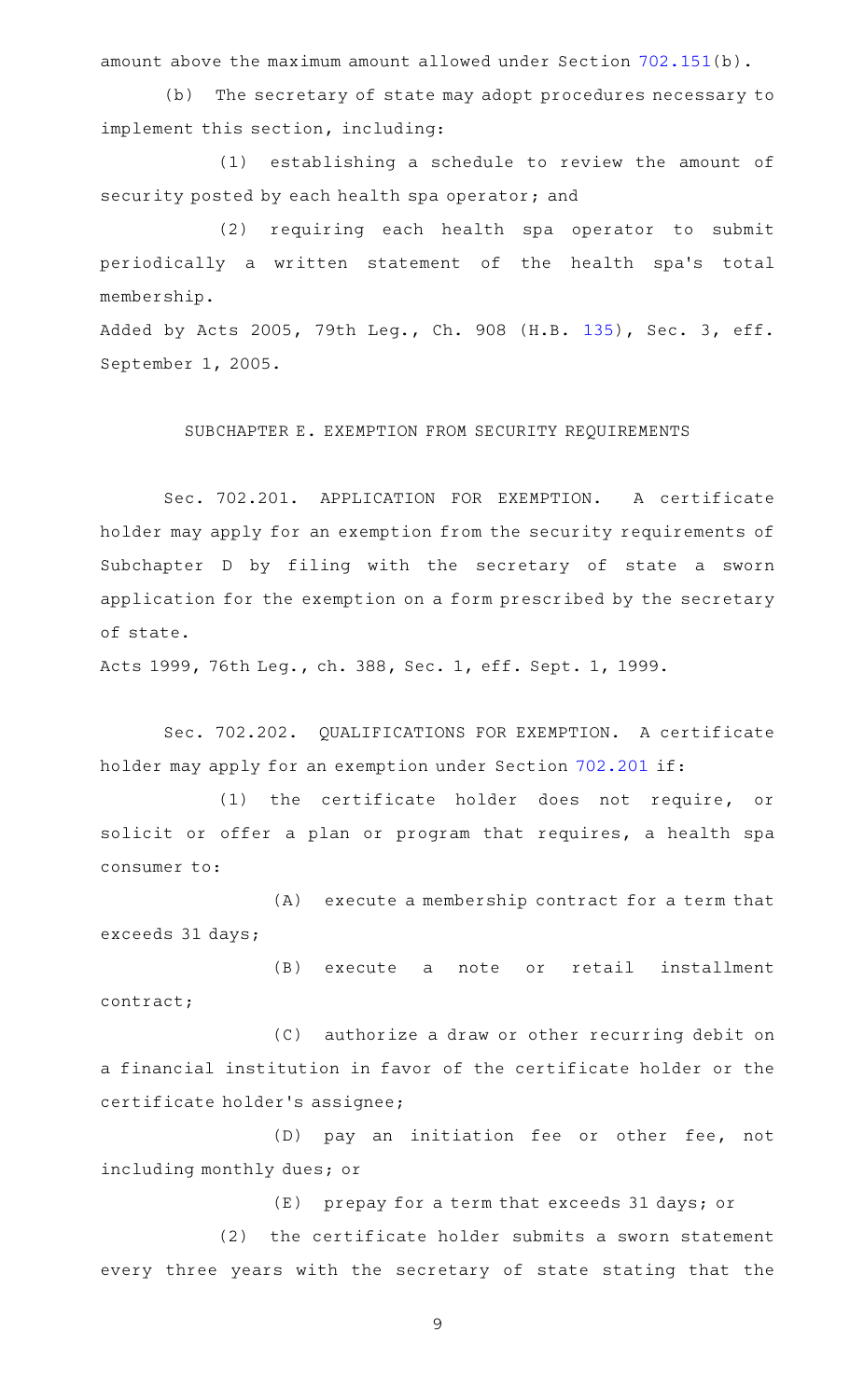(A) has assets based on net book value that exceed \$50,000 per registered location;

(B) has operated under substantially the same ownership or management for at least five years; and

(C) has not been the subject of a complaint relating to the closing of a health spa owned by the certificate holder or the failure of a health spa owned by the certificate holder to open that has been initiated or filed by a member of the health spa with a governmental authority in this state. Acts 1999, 76th Leg., ch. 388, Sec. 1, eff. Sept. 1, 1999. Amended by:

Acts 2005, 79th Leg., Ch. 908 (H.B. [135\)](http://www.legis.state.tx.us/tlodocs/79R/billtext/html/HB00135F.HTM), Sec. 4, eff. September 1, 2005.

Sec. 702.205. ISSUANCE OF EXEMPTION. (a) On approval of an application for an exemption under Section [702.201,](http://www.statutes.legis.state.tx.us/GetStatute.aspx?Code=OC&Value=702.201) the secretary of state shall issue a certificate of exemption.

(b) A certificate holder to whom a certificate of exemption is issued is not required to file a surety bond or post other security under Subchapter D.

Acts 1999, 76th Leg., ch. 388, Sec. 1, eff. Sept. 1, 1999.

Sec. 702.206. NONTRANSFERABILITY OF EXEMPTION. (a) A certificate of exemption is not transferable.

(b) A person who by purchase or other transfer obtains ownership of a health spa for which a certificate of exemption has been issued shall, not later than the fifth day after the date the person obtains ownership:

(1) file a surety bond, or post other security, as required by Section [702.151](http://www.statutes.legis.state.tx.us/GetStatute.aspx?Code=OC&Value=702.151); or

(2) file a new application for an exemption under Section [702.201.](http://www.statutes.legis.state.tx.us/GetStatute.aspx?Code=OC&Value=702.201)

Acts 1999, 76th Leg., ch. 388, Sec. 1, eff. Sept. 1, 1999.

Sec. 702.207. DENIAL AND REVOCATION OF EXEMPTION. After notice and opportunity for hearing, the secretary of state may deny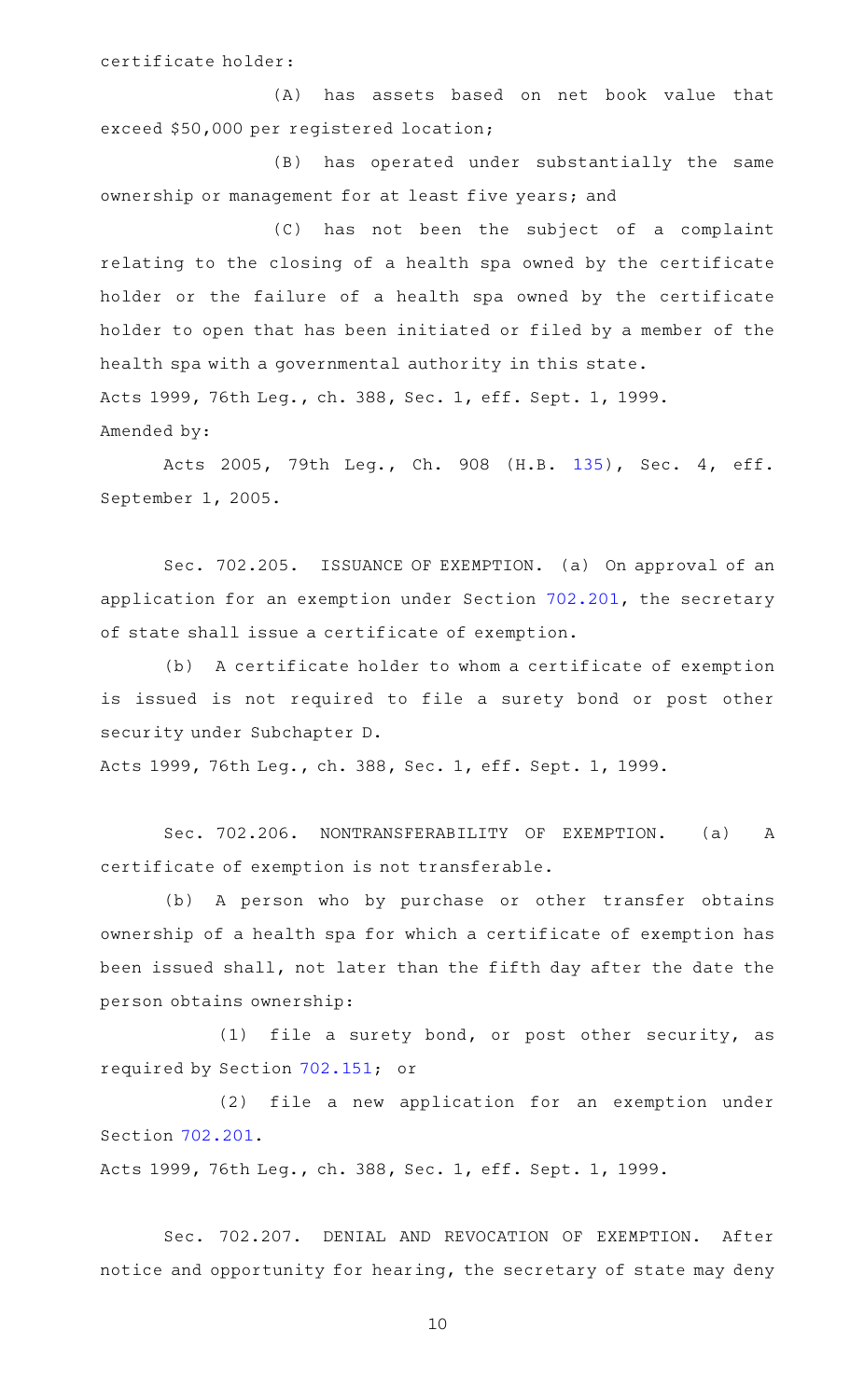an application for an exemption or permanently revoke a certificate holder 's certificate of exemption if the secretary finds that the applicant or certificate holder:

(1) provided false information on the application for an exemption; or

(2) is no longer eligible for an exemption. Acts 1999, 76th Leg., ch. 388, Sec. 1, eff. Sept. 1, 1999. Amended by:

Acts 2011, 82nd Leg., R.S., Ch. 1340 (S.B. [1231](http://www.legis.state.tx.us/tlodocs/82R/billtext/html/SB01231F.HTM)), Sec. 3, eff. September 1, 2011.

## SUBCHAPTER F. CLAIM ON SECURITY

Sec. 702.251. FILING OF SECURITY CLAIM. A member may file a claim against the security filed or posted under this subchapter by providing to the secretary of state a copy of the contract between the member and certificate holder who filed or posted the security, accompanied by proof of payment made under the contract, if the certificate holder 's health spa:

 $(1)$  closes and fails to provide alternative facilities not more than 10 miles from the location of the health spa; or

(2) relocates more than 10 miles from its location preceding the relocation.

Acts 1999, 76th Leg., ch. 388, Sec. 1, eff. Sept. 1, 1999. Amended by:

Acts 2011, 82nd Leg., R.S., Ch. 1340 (S.B. [1231](http://www.legis.state.tx.us/tlodocs/82R/billtext/html/SB01231F.HTM)), Sec. 4, eff. September 1, 2011.

Sec. 702.252. COMPUTATION OF CLAIM. (a) Recovery on a claim filed under Section [702.251](http://www.statutes.legis.state.tx.us/GetStatute.aspx?Code=OC&Value=702.251) is limited to the amount of actual financial loss suffered by the member as a result of the closing or relocating of the certificate holder 's health spa.

(b) For purposes of this section, actual financial loss is computed by:

(1) rounding the date of the health spa's closing or relocation and the contract 's expiration date to the nearest full month;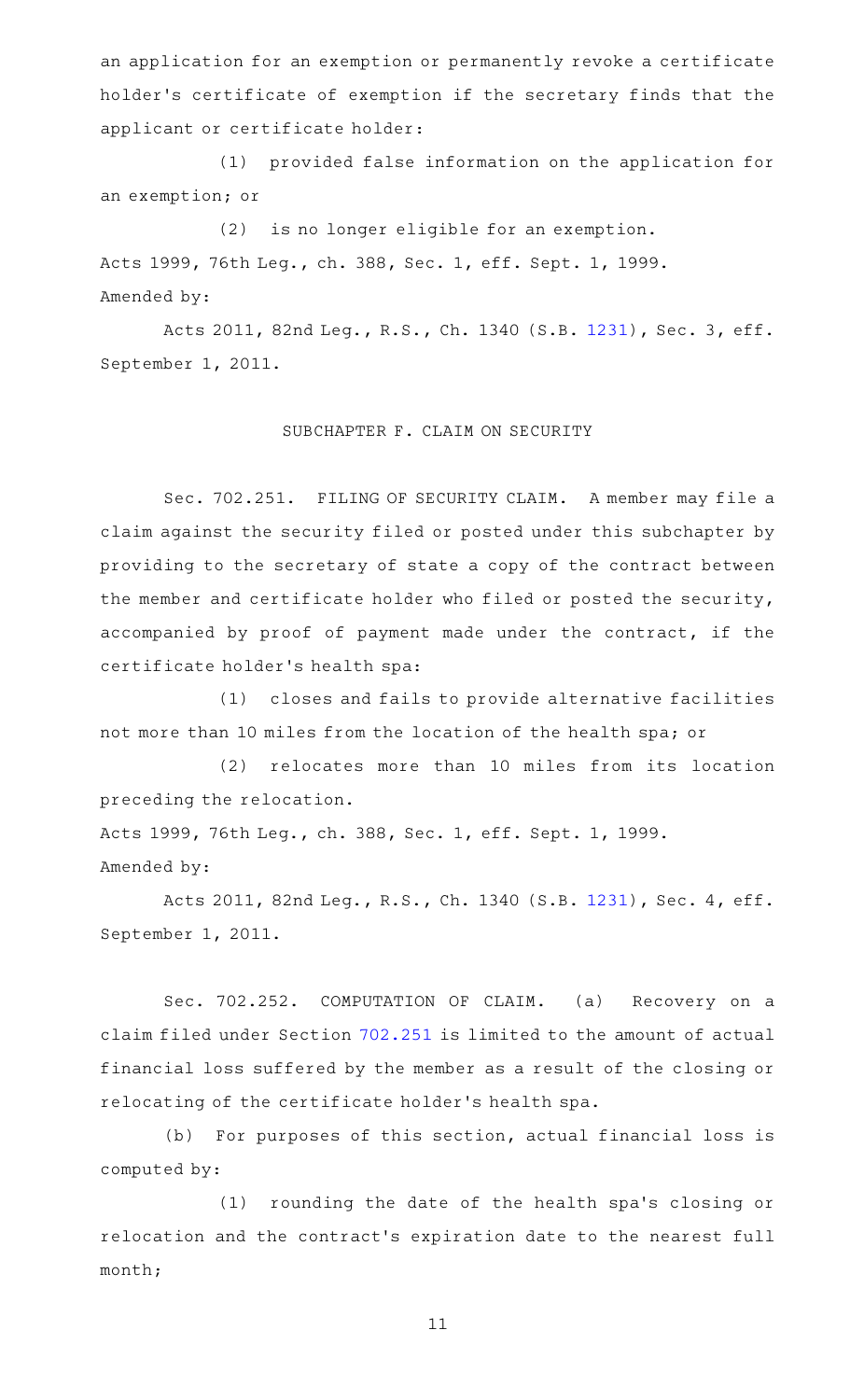(2) subtracting the date of closing or relocation determined under Subdivision (1) from the expiration date determined under that subdivision, with the result expressed in whole months and representing the number of months remaining on a contract;

(3) computing the gross monthly payment by adding all payments made under the contract, including any down payment and initiation fee, and dividing the resulting amount by the total number of months in the term of the contract; and

(4) multiplying the number of months remaining on the contract computed under Subdivision (2) by the gross monthly payment computed under Subdivision (3).

Acts 1999, 76th Leg., ch. 388, Sec. 1, eff. Sept. 1, 1999.

Sec. 702.253. ADJUDICATION ON PRO RATA BASIS. If the total amount of actual financial losses computed under Section [702.252](http://www.statutes.legis.state.tx.us/GetStatute.aspx?Code=OC&Value=702.252) for all claims filed under Section [702.251](http://www.statutes.legis.state.tx.us/GetStatute.aspx?Code=OC&Value=702.251) exceeds the amount of available security, the secretary of state shall reduce the amount of each recovery under Section [702.252](http://www.statutes.legis.state.tx.us/GetStatute.aspx?Code=OC&Value=702.252) on a pro rata basis and shall compute the amount of each recovery by:

(1) dividing the amount of available security by the total amount of actual financial losses computed under Section [702.252](http://www.statutes.legis.state.tx.us/GetStatute.aspx?Code=OC&Value=702.252) for all claims; and

(2) multiplying the results computed under Subdivision (1) by the amount of the recovery. Acts 1999, 76th Leg., ch. 388, Sec. 1, eff. Sept. 1, 1999. Amended by Acts 2001, 77th Leg., ch. 756, Sec. 1, eff. Sept. 1, 2001.

Sec. 702.254. CLAIM BARRED. The secretary of state may not consider a claim filed under Section [702.251](http://www.statutes.legis.state.tx.us/GetStatute.aspx?Code=OC&Value=702.251) if the claim is received later than the 90th day after the date notice of the closure or relocation is first posted on the secretary of state 's Internet website under Section [702.452\(](http://www.statutes.legis.state.tx.us/GetStatute.aspx?Code=OC&Value=702.452)c).

Acts 1999, 76th Leg., ch. 388, Sec. 1, eff. Sept. 1, 1999. Amended by Acts 2001, 77th Leg., ch. 756, Sec. 2, eff. Sept. 1, 2001. Amended by:

Acts 2011, 82nd Leg., R.S., Ch. 1340 (S.B. [1231](http://www.legis.state.tx.us/tlodocs/82R/billtext/html/SB01231F.HTM)), Sec. 5, eff.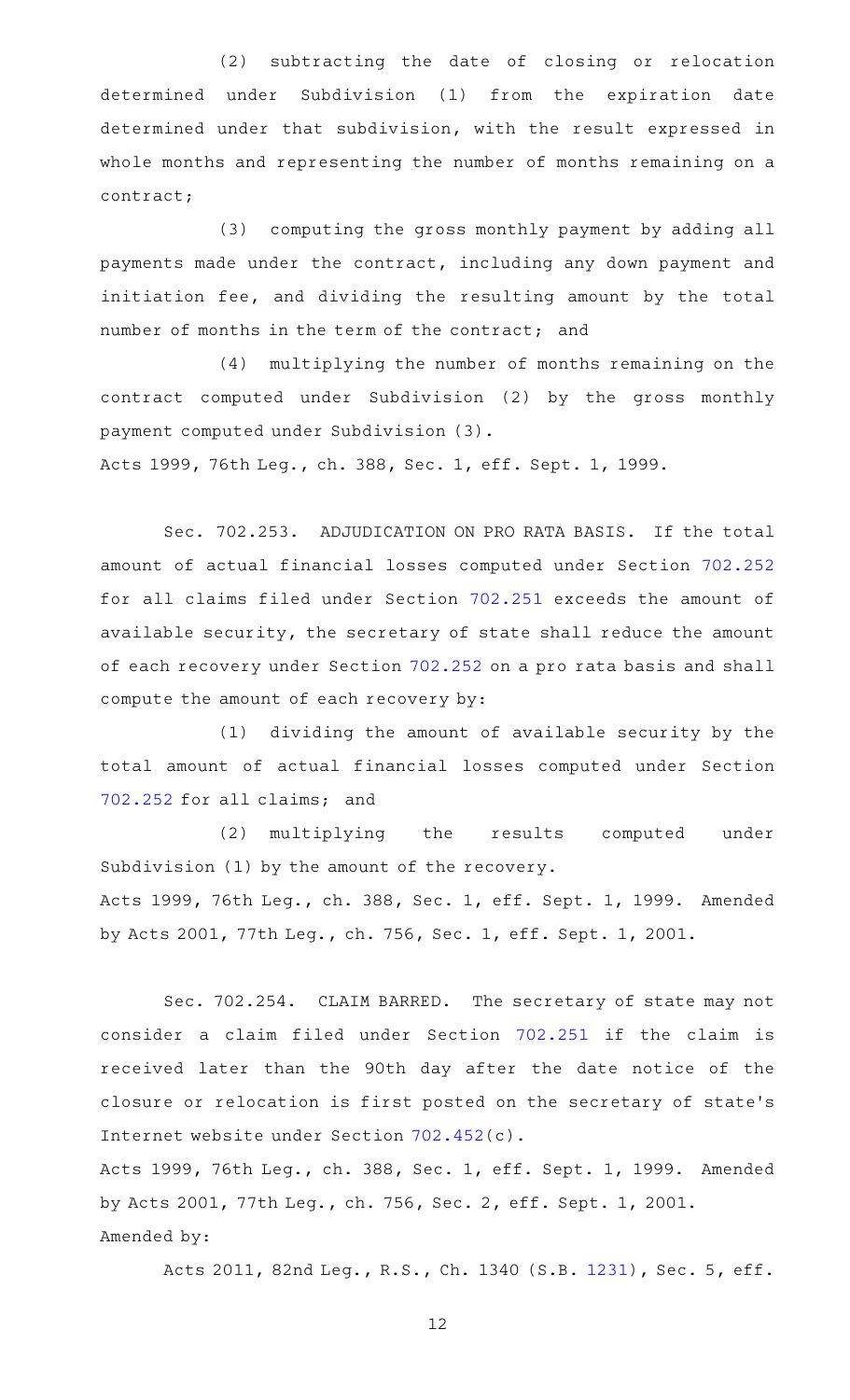SUBCHAPTER G. CONTRACT REQUIREMENTS

Sec. 702.301. GENERAL REQUIREMENTS. (a) A contract:

 $(1)$  must be:

 $(A)$  in writing; and

 $(B)$  signed by the purchaser;

 $(2)$  must state the proposed opening date of the health spa that is the subject of the contract, if the health spa is not open on the contract date; and

(3) must include the health spa operator's certificate of registration number or an identification number as provided by Subsection (b).

(b) The secretary of state shall adopt procedures for the issuance of an identification number that may be used in a contract for purposes of Subsection (a) by health spas with more than one location in this state.

(c) A contract under Subsection (a) constitutes the entire agreement between the seller and purchaser. Acts 1999, 76th Leg., ch. 388, Sec. 1, eff. Sept. 1, 1999. Amended by:

Acts 2005, 79th Leg., Ch. 908 (H.B. [135\)](http://www.legis.state.tx.us/tlodocs/79R/billtext/html/HB00135F.HTM), Sec. 5, eff. September 1, 2005.

Sec. 702.302. DISCLOSURE REQUIREMENTS. (a) A health spa shall prepare a comprehensive list that includes each membership plan the health spa offers for sale. The health spa shall disclose the list to a prospective purchaser on request.

(b) A certificate holder who is not exempt under Section [702.202](http://www.statutes.legis.state.tx.us/GetStatute.aspx?Code=OC&Value=702.202) from the security requirements of Subchapter D must deliver to a purchaser a complete copy of the contract, accompanied by a written receipt for any payment made by the purchaser under the contract before entering into the contract with the purchaser. Acts 1999, 76th Leg., ch. 388, Sec. 1, eff. Sept. 1, 1999.

Sec. 702.303. CONTRACT TERM. (a) Except as provided by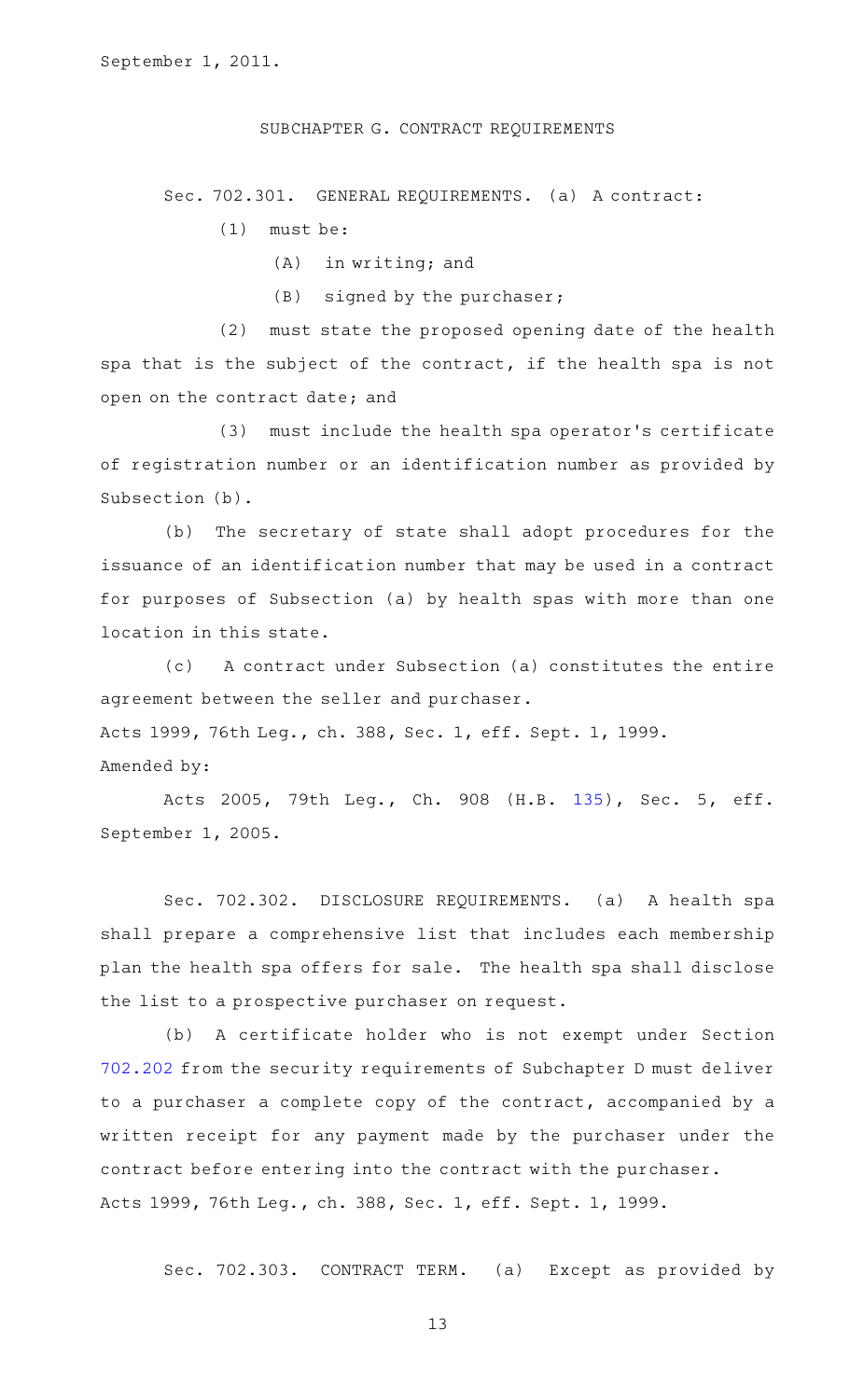Subsection (b), the term of a contract may not exceed three years.

(b) A contract that is financed through a retail installment contract or note may not require the purchaser to make payments or finance the contract for more than five years after the contract date.

(c) If, after a health spa opens, the health spa is rendered unusable for 30 consecutive days or longer because of an event beyond the control of the owner or operator of the health spa, including a natural disaster, the health spa shall extend the term of each affected member 's contract for a period equal to the time that the health spa is rendered unusable.

(d) If the term of a contract overlaps the term of another contract between the same seller and purchaser, the contracts are considered to be one contract.

Acts 1999, 76th Leg., ch. 388, Sec. 1, eff. Sept. 1, 1999.

Sec. 702.304. CANCELLATION AND REFUND NOTICE. (a) Except as provided by Subsection (b), a contract must state in at least 10-point type that is boldfaced, capitalized, underlined, or otherwise conspicuously distinguished from surrounding written material:

(1) "NOTICE TO PURCHASER: DO NOT SIGN THIS CONTRACT UNTIL YOU READ IT OR IF IT CONTAINS BLANK SPACES."

(2) "IF YOU DECIDE YOU DO NOT WISH TO REMAIN A MEMBER OF THIS HEALTH SPA, YOU MAY CANCEL THIS CONTRACT BY MAILING TO THE HEALTH SPA BY MIDNIGHT OF THE THIRD BUSINESS DAY AFTER THE DAY YOU SIGN THIS CONTRACT A NOTICE STATING YOUR DESIRE TO CANCEL THIS CONTRACT. THE WRITTEN NOTICE MUST BE MAILED BY CERTIFIED MAIL TO THE FOLLOWING ADDRESS:

(Address of the health spa home office)."

(3) "IF THE HEALTH SPA GOES OUT OF BUSINESS AND DOES NOT PROVIDE FACILITIES WITHIN 10 MILES OF THE FACILITY IN WHICH YOU ARE ENROLLED OR IF THE HEALTH SPA MOVES MORE THAN 10 MILES FROM THE FACILITY IN WHICH YOU ARE ENROLLED, YOU MAY:

(A) CANCEL THIS CONTRACT BY MAILING BY CERTIFIED MAIL A WRITTEN NOTICE STATING YOUR DESIRE TO CANCEL THIS CONTRACT, ACCOMPANIED BY PROOF OF PAYMENT ON THE CONTRACT TO THE HEALTH SPA AT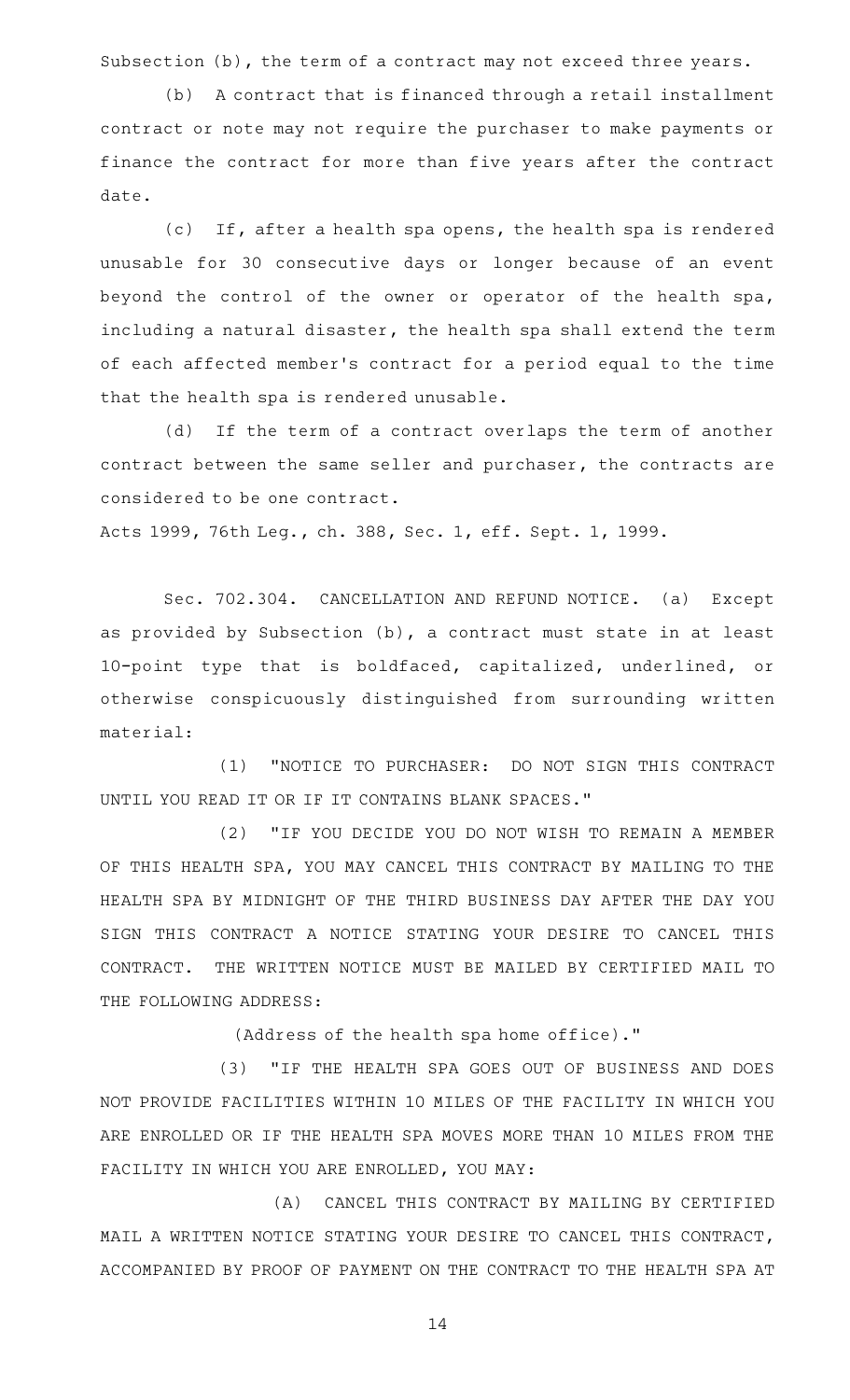(Address of the health spa home office); AND

(B) FILE A CLAIM FOR A REFUND OF YOUR UNUSED MEMBERSHIP FEES AGAINST THE BOND OR OTHER SECURITY POSTED BY THE HEALTH SPA WITH THE TEXAS SECRETARY OF STATE. TO MAKE A CLAIM AGAINST THE SECURITY PROVIDE A COPY OF YOUR CONTRACT TOGETHER WITH PROOF OF PAYMENTS MADE ON THE CONTRACT TO THE TEXAS SECRETARY OF STATE. THE REQUIRED CLAIM INFORMATION MUST BE RECEIVED BY THE SECRETARY OF STATE NOT LATER THAN THE 90TH DAY AFTER THE DATE NOTICE OF THE CLOSURE OR RELOCATION IS FIRST POSTED ON THE SECRETARY OF STATE 'S INTERNET WEBSITE."

(4) "IF YOU DIE OR BECOME TOTALLY AND PERMANENTLY DISABLED AFTER THE DATE THIS CONTRACT TAKES EFFECT, YOU OR YOUR ESTATE MAY CANCEL THIS CONTRACT AND RECEIVE A PARTIAL REFUND OF YOUR UNUSED MEMBERSHIP FEE BY MAILING A NOTICE TO THE HEALTH SPA STATING YOUR DESIRE TO CANCEL THIS CONTRACT. THE HEALTH SPA MAY REQUIRE PROOF OF DISABILITY OR DEATH. THE WRITTEN NOTICE MUST BE MAILED BY CERTIFIED MAIL TO THE FOLLOWING ADDRESS:

(Address of the health spa home office)."

(b)AAA health spa operator is required to include the statement under Subsection (a)(3)(B) in a contract only if the operator is required to post security with the secretary of state under Subchapter D.

Acts 1999, 76th Leg., ch. 388, Sec. 1, eff. Sept. 1, 1999. Amended by:

Acts 2005, 79th Leg., Ch. 908 (H.B. [135\)](http://www.legis.state.tx.us/tlodocs/79R/billtext/html/HB00135F.HTM), Sec. 6, eff. September 1, 2005.

Acts 2011, 82nd Leg., R.S., Ch. 1340 (S.B. [1231](http://www.legis.state.tx.us/tlodocs/82R/billtext/html/SB01231F.HTM)), Sec. 6, eff. September 1, 2011.

Sec. 702.305. PREPAYMENT REFUND NOTICE. If a certificate holder offers for sale, or sells, memberships in a health spa before the date the health spa opens, the contract for the health spa must state in at least 10-point type that is boldfaced, capitalized, underlined, or otherwise conspicuously distinguished from surrounding written material:

"IF THE HEALTH SPA DOES NOT OPEN BEFORE (insert: the date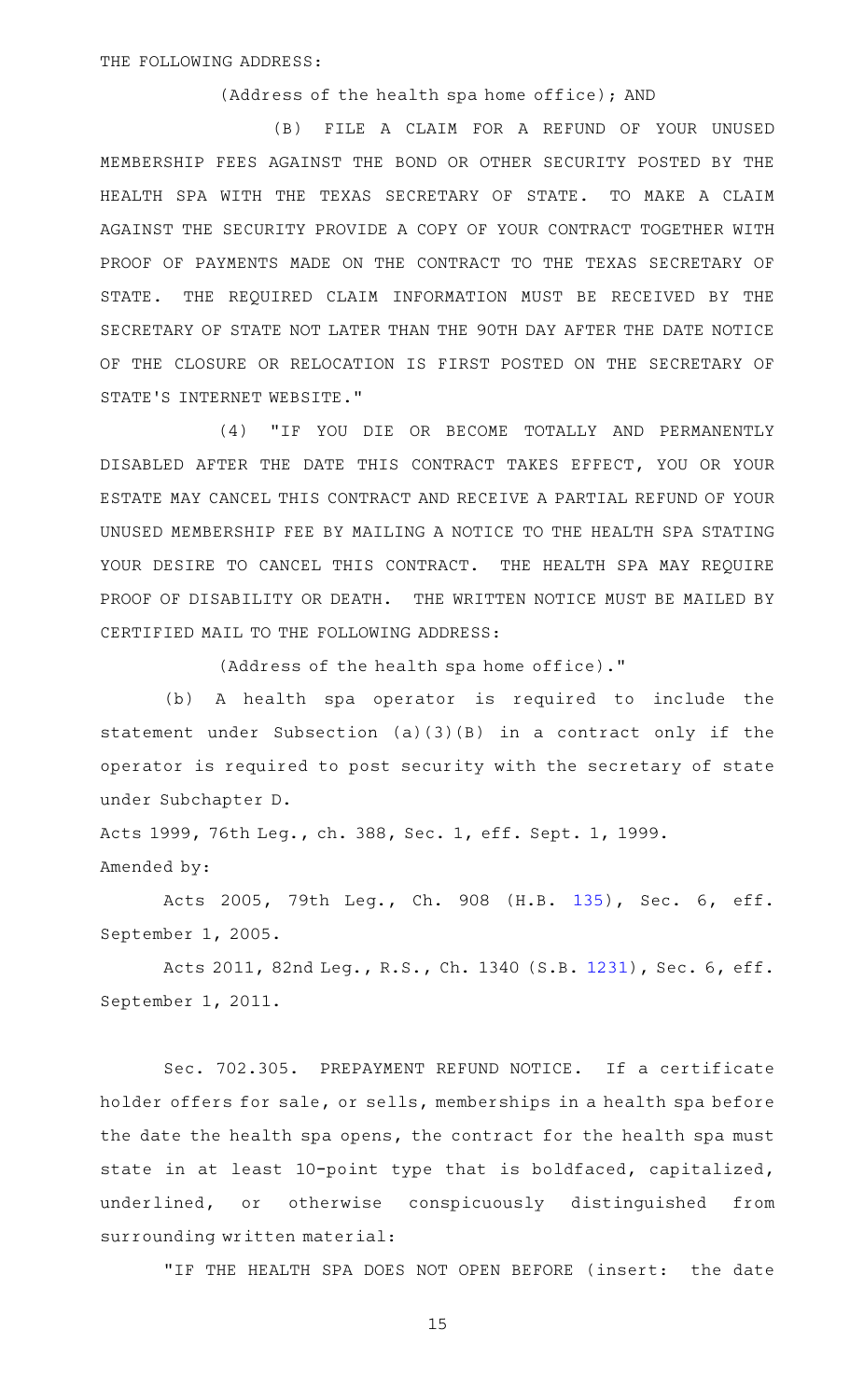that is the 181st day after the date the membership is prepaid) OR IF THE NEW SPA DOES NOT REMAIN OPEN FOR THIRTY DAYS, YOU ARE ENTITLED TO A FULL REFUND OF THE MONEY YOU PREPAID. HOWEVER, IF ANOTHER HEALTH SPA, OPERATED BY (insert: the name of the health spa registration holder), IS LOCATED WITHIN 10 MILES OF (insert: the address of the proposed location of the new spa) AND IF YOU ARE AUTHORIZED TO USE THE OTHER FACILITIES, YOU ARE ENTITLED TO RECEIVE A FULL REFUND OF YOUR MEMBERSHIP FEES ONLY IF THIS LOCATION DOES NOT FULLY OPEN FOR BUSINESS BEFORE (insert: the date that is the 361st day after the date the new spa first sells memberships) OR IF THE NEW SPA DOES NOT REMAIN OPEN FOR 30 DAYS." Acts 1999, 76th Leg., ch. 388, Sec. 1, eff. Sept. 1, 1999.

Sec. 702.306. FINANCE CHARGE NOTICE. A contract that contains a finance charge as defined by the Truth in Lending Act (15 U.S.C. Section 1601 et seq.) or Regulation Z (12 C.F.R. Part 226) must state in at least 10-point type that is boldfaced, capitalized, underlined, or otherwise conspicuously distinguished from surrounding written material:

"ANY HOLDER OF THIS CONSUMER CREDIT CONTRACT IS SUBJECT TO ALL CLAIMS AND DEFENSES WHICH THE DEBTOR COULD ASSERT AGAINST THE SELLER OF GOODS OR SERVICES OBTAINED PURSUANT HERETO OR WITH THE PROCEEDS HEREOF. RECOVERY HEREUNDER BY THE DEBTOR SHALL NOT EXCEED AMOUNTS PAID BY THE DEBTOR HEREUNDER."

Acts 1999, 76th Leg., ch. 388, Sec. 1, eff. Sept. 1, 1999.

Sec. 702.307. CANCELLATION OF CONTRACT FOR FULL REFUND. (a) A member may cancel a contract and receive a full refund of the payments made under the contract by sending, not later than midnight of the third business day after the contract date, written notice of cancellation, accompanied by proof of payment made under the contract, by certified mail to the certificate holder 's home office.

(b) A certificate holder who receives notice under Subsection (a) shall refund the payments made under the contract not later than the 30th day after the date notice is received. Acts 1999, 76th Leg., ch. 388, Sec. 1, eff. Sept. 1, 1999.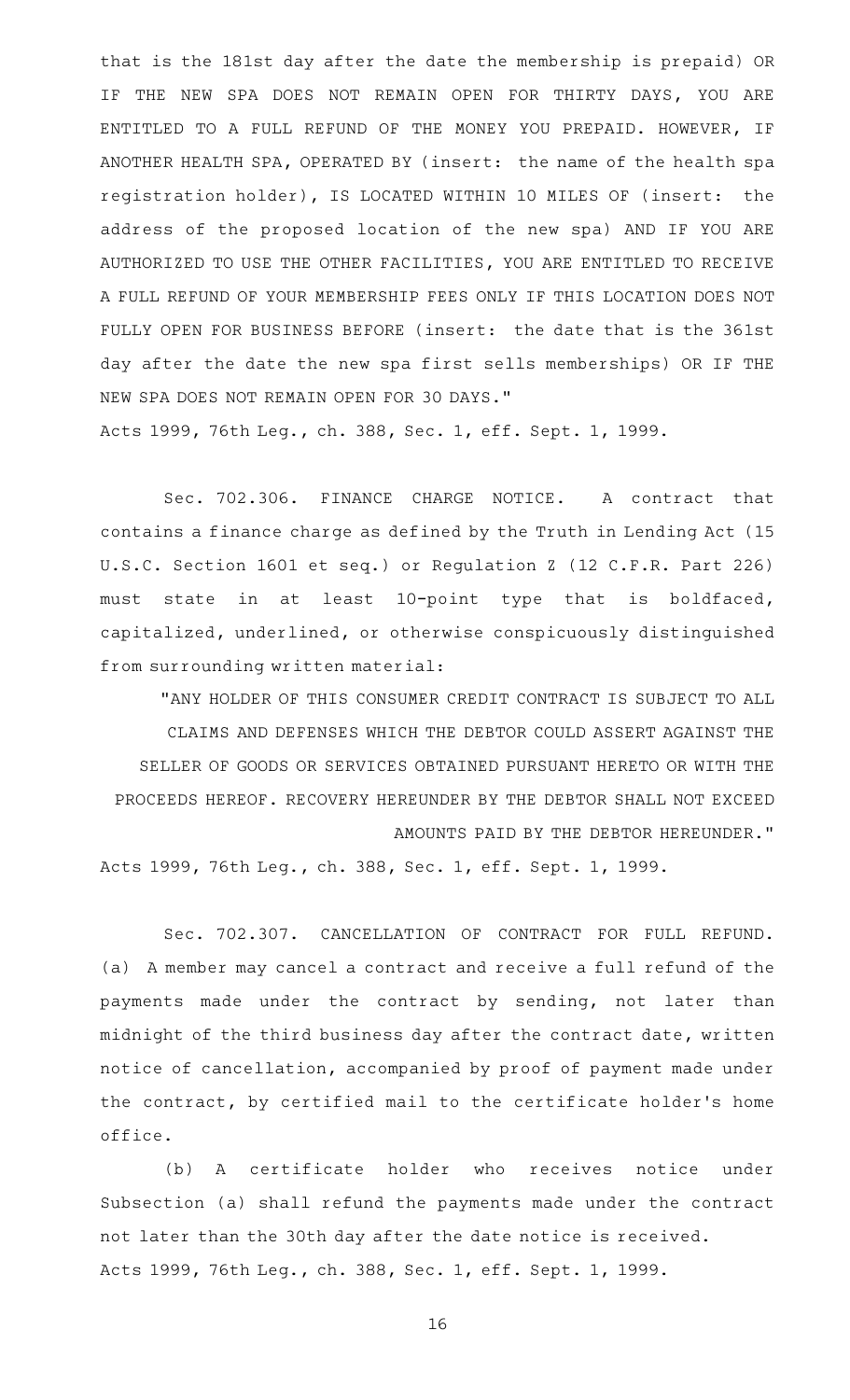Sec. 702.308. CANCELLATION OF CONTRACT FOR PARTIAL REFUND. (a) A member may cancel a contract and receive a refund of unearned payments made under the contract by sending written notice of cancellation, accompanied by proof of payment made under the contract, by certified mail to the certificate holder 's home office if the certificate holder:

(1) closes the health spa and fails to provide alternative facilities not more than 10 miles from the location of the health spa;

(2) relocates the health spa more than 10 miles from its location preceding the relocation; or

(3) fails to provide advertised services.

(b) A member who dies or becomes totally and permanently disabled after the date a contract is entered into, or the member 's estate, may cancel the contract and receive a refund of the unearned payments made under the contract by sending written notice of cancellation by certified mail to the certificate holder 's home office. The certificate holder may require the member, or the member 's estate, to provide reasonable proof of the member 's death or disability.

(c)AAA certificate holder who receives notice under Subsection (a) or (b) shall refund the unearned payments made under the contract to the member, or the member 's estate, as appropriate, not later that the 30th day after the date notice is received.

(d) In this section, the unearned payments are computed in the same manner as a member 's actual financial loss is computed under Section [702.252](http://www.statutes.legis.state.tx.us/GetStatute.aspx?Code=OC&Value=702.252), except that the date a contract is canceled is substituted for the date a health spa closes or relocates. Acts 1999, 76th Leg., ch. 388, Sec. 1, eff. Sept. 1, 1999.

Sec. 702.309. PROOF OF PAYMENT. A receipt given to a purchaser by a health spa when the purchaser makes a payment under a contract constitutes proof of the payment. Acts 1999, 76th Leg., ch. 388, Sec. 1, eff. Sept. 1, 1999.

Sec. 702.310. EFFECT OF CONTRACT ON THIRD-PARTY RIGHTS. A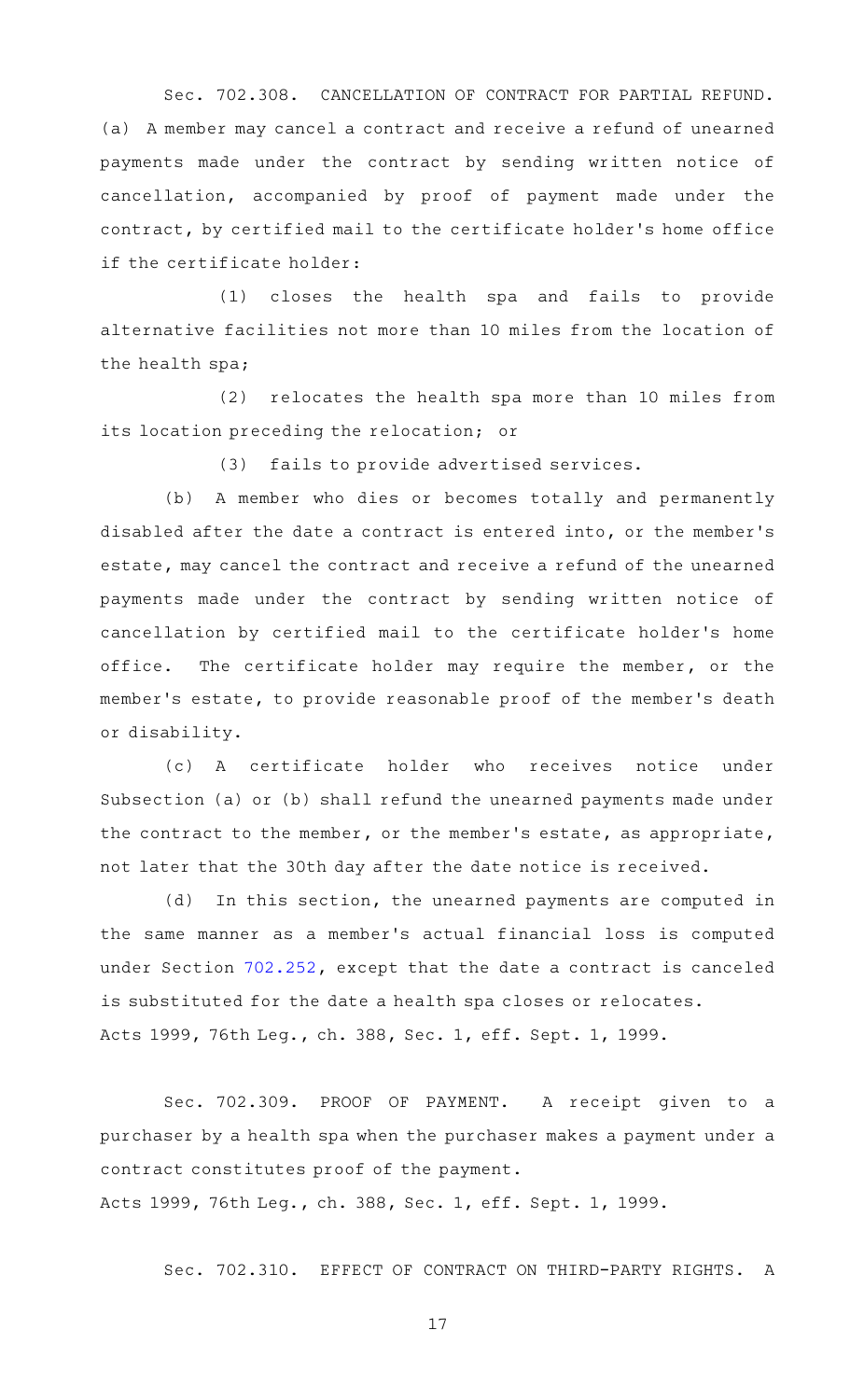contract may not require the purchaser to execute a note or series of notes if separate negotiation of the notes cuts off as to third parties a right of action or defense that the purchaser may assert against the seller.

Acts 1999, 76th Leg., ch. 388, Sec. 1, eff. Sept. 1, 1999.

Sec. 702.311. VOID CONTRACT. A contract is void if:

(1) the contract or an assignment of the contract does not comply with this chapter;

(2) the seller does not hold a certificate of registration issued under this chapter at the time of contract; or

(3) the purchaser enters into the contract in reliance on false, fraudulent, or misleading information wilfully provided by, or a false, fraudulent, or misleading representation, notice, or advertisement wilfully made by, the seller or the health spa owner or operator.

Acts 1999, 76th Leg., ch. 388, Sec. 1, eff. Sept. 1, 1999.

## SUBCHAPTER H. PREPAYMENTS AND ESCROW

Sec. 702.351. MEMBERSHIP PREPAYMENT. A certificate holder may offer for sale, or sell, a membership in a health spa before the date the health spa opens.

Acts 1999, 76th Leg., ch. 388, Sec. 1, eff. Sept. 1, 1999.

Sec. 702.352. ESCROW DEPOSIT REQUIRED. (a) A certificate holder or an assignee or agent of a certificate holder who accepts a prepayment for a membership in the certificate holder 's health spa shall deposit the prepayment in an escrow account established with a financial institution insured by the Federal Deposit Insurance Corporation.

(b) A person required to make a deposit under Subsection (a) shall:

(1) not later than the 14th day after the date the person first accepts a prepayment:

- (A) deposit the prepayments received; and
- (B) submit to the secretary of state: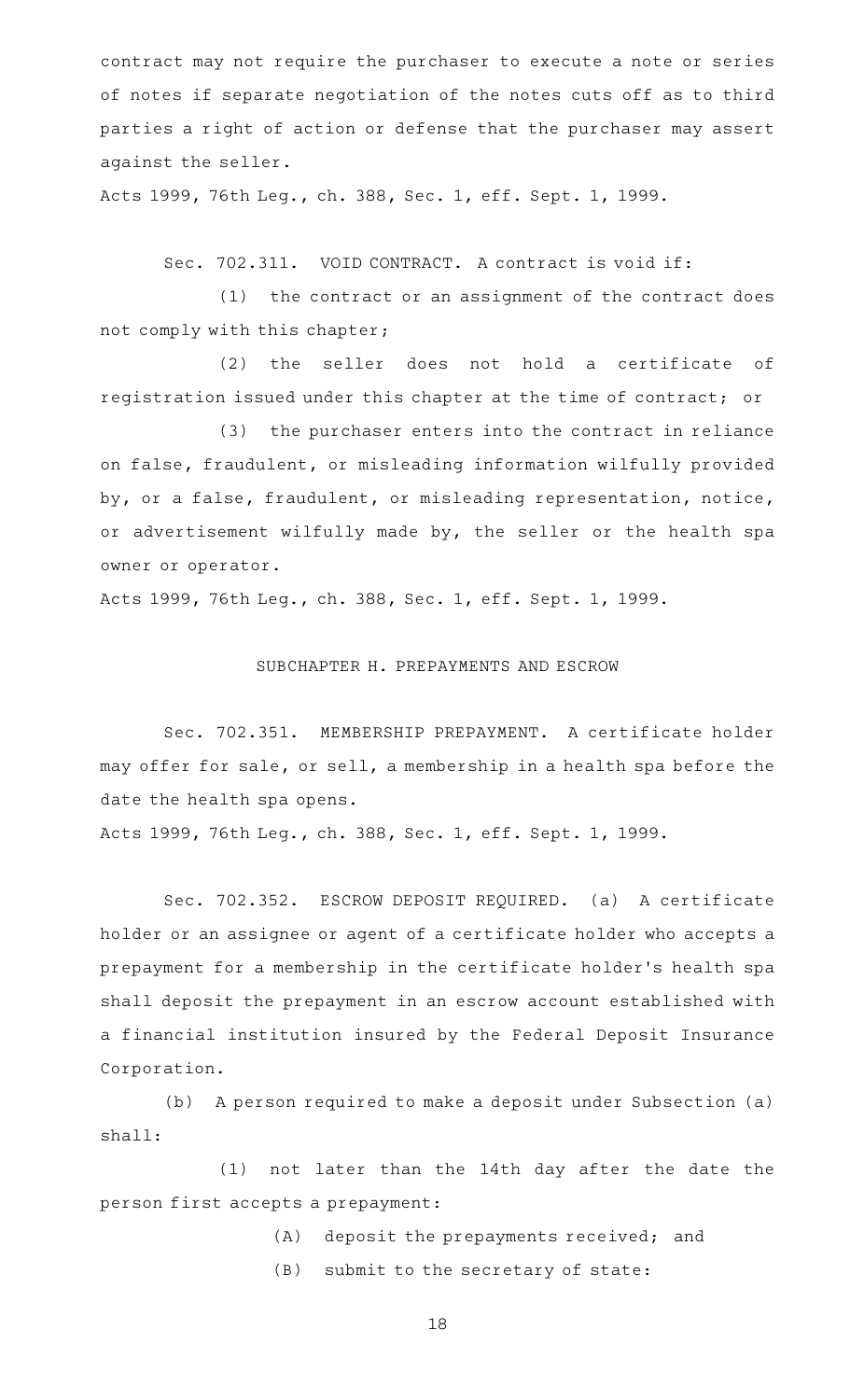(i) a notarized statement that identifies the financial institution and the name in which the escrow account is held; and

(ii) a signed statement on a form approved by the secretary of state that authorizes the secretary to direct inquiries to the financial institution regarding the escrow account; and

(2) after the first deposit is made under this section, deposit subsequent prepayments not less frequently than biweekly.

(c) A certificate holder shall maintain an escrow account under this section until the 30th day after the date the certificate holder 's health spa opens.

Acts 1999, 76th Leg., ch. 388, Sec. 1, eff. Sept. 1, 1999.

Sec. 702.353. EXEMPTION FROM ESCROW REQUIREMENT. (a) A certificate holder is not required to deposit prepayments in an escrow account under Section [702.352](http://www.statutes.legis.state.tx.us/GetStatute.aspx?Code=OC&Value=702.352) if:

(1) the certificate holder has operated at least one health spa in the state for not less than two years before the date the certificate holder first sells a membership in the health spa that is the subject of the exemption; and

 $(2)$  except as provided by Subsection  $(b):$ 

(A) litigation has not been initiated against the certificate holder by a member of a health spa owned or operated by the certificate holder relating to the closing of the health spa or the failure of the health spa to open; and

(B) a member of a health spa has not filed a complaint with a governmental authority in this state against the certificate holder, or an owner, officer, or director of a health spa owned or operated by the certificate holder, relating to the closing of the health spa or the failure of the health spa to open.

(b) The initiation of litigation or filing of a complaint against a certificate holder, or an owner, officer, or director of a health spa owned or operated by the certificate holder, does not preclude the certificate holder from claiming an exemption under Subsection (a) if the basis of the litigation or complaint is that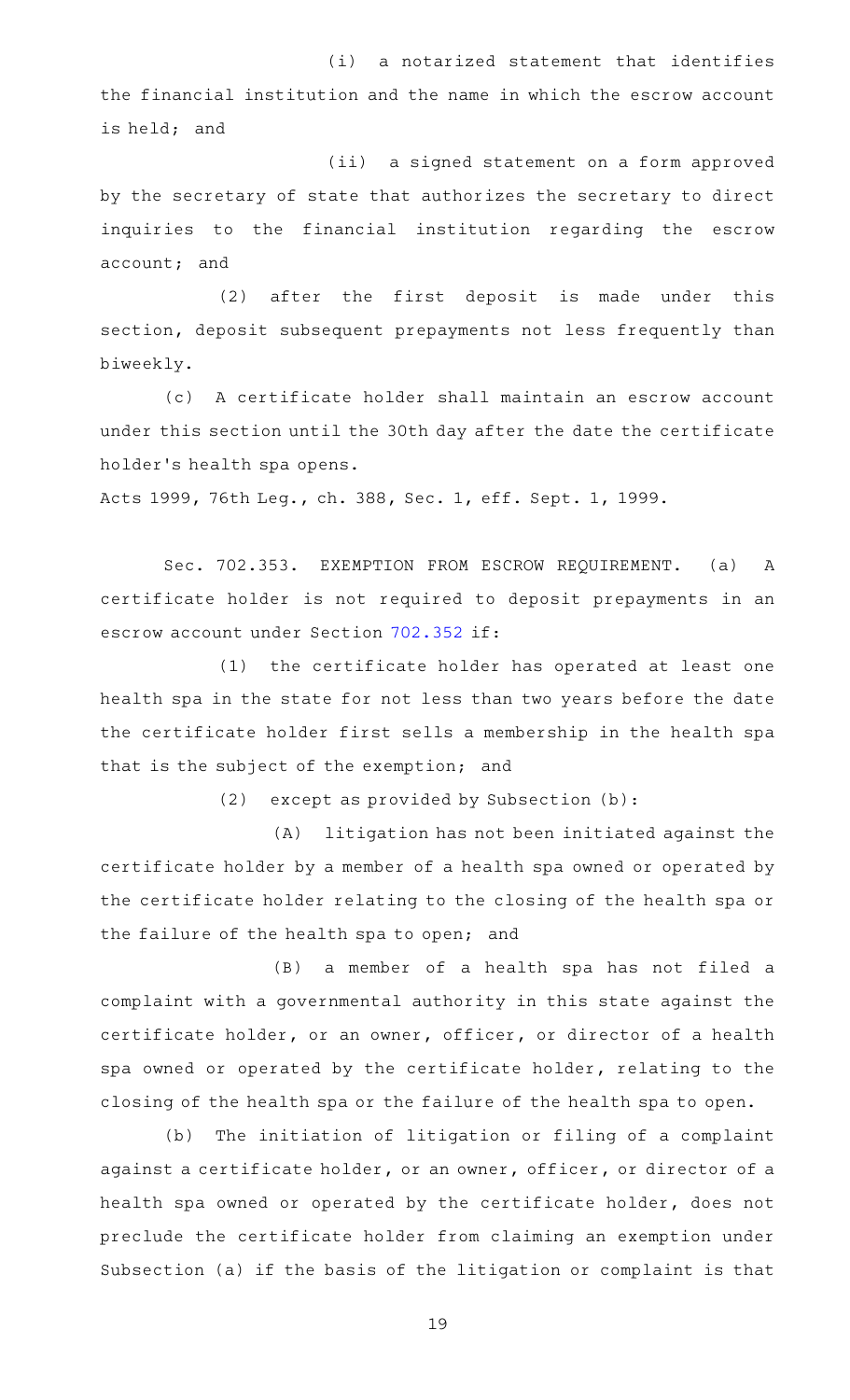the certificate holder 's health spa closed:

 $(1)$  as a result of a natural disaster and the closing did not exceed one month; or

(2) to relocate the health spa to a location not more than 10 miles from its location preceding the relocation and the closing did not exceed one month.

(c) The number of exemptions that a certificate holder may claim under Subsection (a) during a two-year period may not exceed twice the number of health spas operated by the certificate holder on the first day of that two-year period.

Acts 1999, 76th Leg., ch. 388, Sec. 1, eff. Sept. 1, 1999.

Sec. 702.354. DUTY OF FINANCIAL INSTITUTION. A financial institution in which an escrow account is established under Section [702.352](http://www.statutes.legis.state.tx.us/GetStatute.aspx?Code=OC&Value=702.352) shall hold each prepayment in the account as escrow agent for the benefit of the member who made the prepayments. Acts 1999, 76th Leg., ch. 388, Sec. 1, eff. Sept. 1, 1999.

Sec. 702.355. REFUND OF ESCROWED PREPAYMENT. (a) Except as provided by Subsection (b), a member is entitled to receive a full refund of the prepayment made under a contract if the health spa that is the subject of the contract does not open before the 181st day after the date the health spa first sells a membership in the health spa or does not remain open for at least 30 days unless:

(1) an alternative health spa operated by the seller is located not more than 10 miles from the location of the health spa that is the subject of the contract; and

(2) the member is authorized to use the facilities of the alternative health spa.

(b) A member who is authorized to use the facilities of an alternative health spa under Subsection (a) is entitled to receive a full refund of the prepayment made under the contract if the health spa that is the subject of the contract does not open before the 361st day after the date the health spa first sells a membership in the health spa or does not remain open for at least 30 days.

(c) For purposes of this section, the date a health spa opens does not depend on whether the services of the health spa that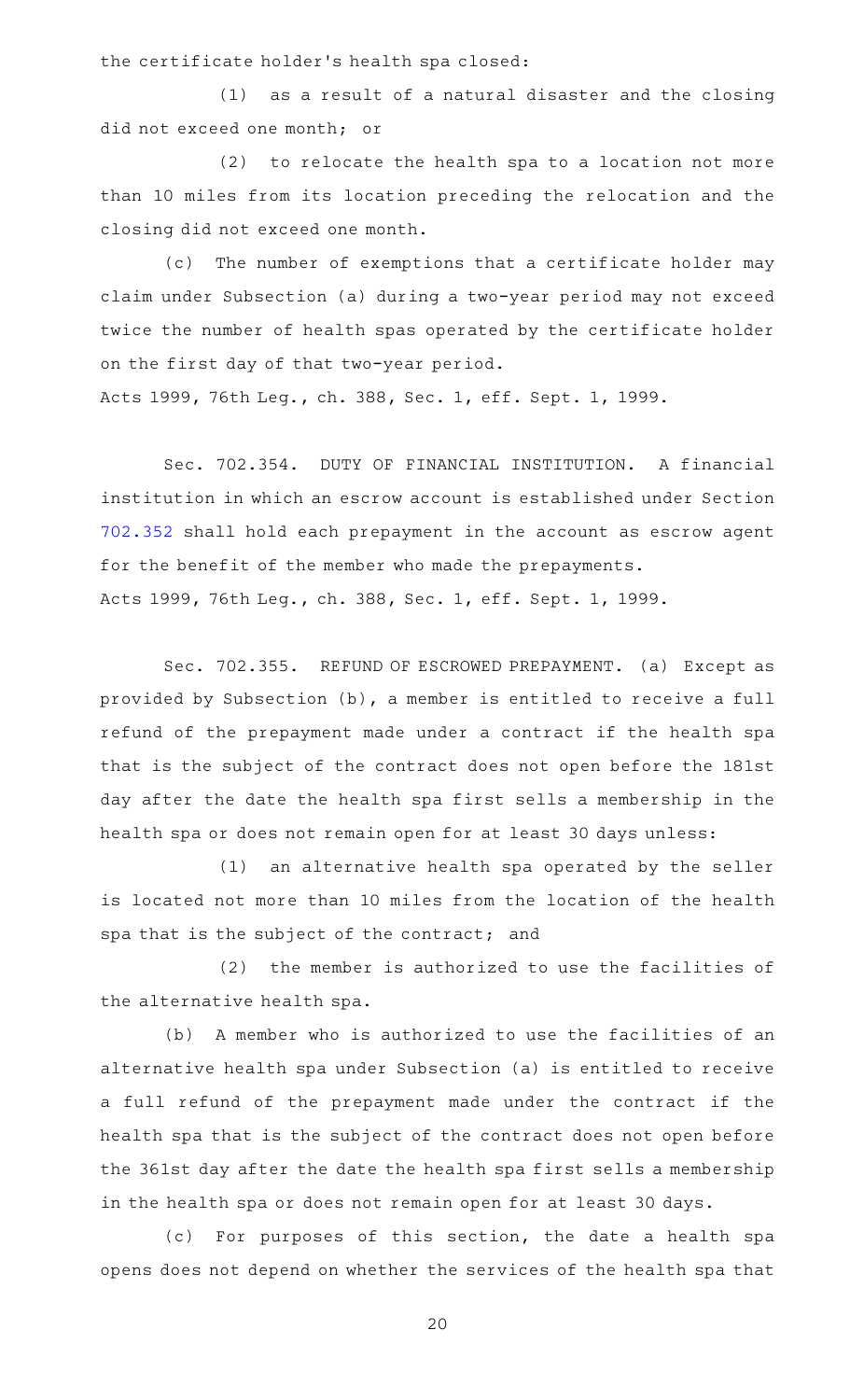were advertised before the opening, or promised to be made available, are included in the contract. Acts 1999, 76th Leg., ch. 388, Sec. 1, eff. Sept. 1, 1999.

Sec. 702.356. WITHDRAWAL OF ESCROW FUNDS. A certificate holder may withdraw prepayments deposited in an escrow account under Section [702.352](http://www.statutes.legis.state.tx.us/GetStatute.aspx?Code=OC&Value=702.352) if:

(1) the health spa for which the prepayments are made remains open for not less than 30 days;

(2) the certificate holder files with the secretary of state an affidavit certifying that all obligations of the health spa for which a lien may be claimed under Chapter [53,](http://www.statutes.legis.state.tx.us/GetStatute.aspx?Code=PR&Value=53) Property Code, have been paid; and

(3) no person is eligible to claim a lien under Chapter [53](http://www.statutes.legis.state.tx.us/GetStatute.aspx?Code=PR&Value=53), Property Code, during the period the certificate holder or an assignee or agent of the certificate holder accepts prepayments for memberships in the certificate holder 's health spa.

Acts 1999, 76th Leg., ch. 388, Sec. 1, eff. Sept. 1, 1999.

#### SUBCHAPTER I. PROHIBITED PRACTICES

Sec. 702.401. WAIVER PROHIBITED. A person, including a person who buys a health spa membership from a former member, may not waive a provision of this chapter by contract or other means. A purported waiver of this chapter is void.

Acts 1999, 76th Leg., ch. 388, Sec. 1, eff. Sept. 1, 1999.

Sec. 702.402. PROHIBITED ACTS. (a) A seller or certificate holder may not:

(1) offer a special offer or discount to fewer than all prospective members of the health spa, except that a seller or certificate holder may offer a special group price or discount; or

 $(2)$  make a material misrepresentation to a member, prospective member, or purchaser regarding:

 $(A)$  the qualifications of the health spa staff;

 $(B)$  the availability, quality, or extent of the facilities or services of the health spa;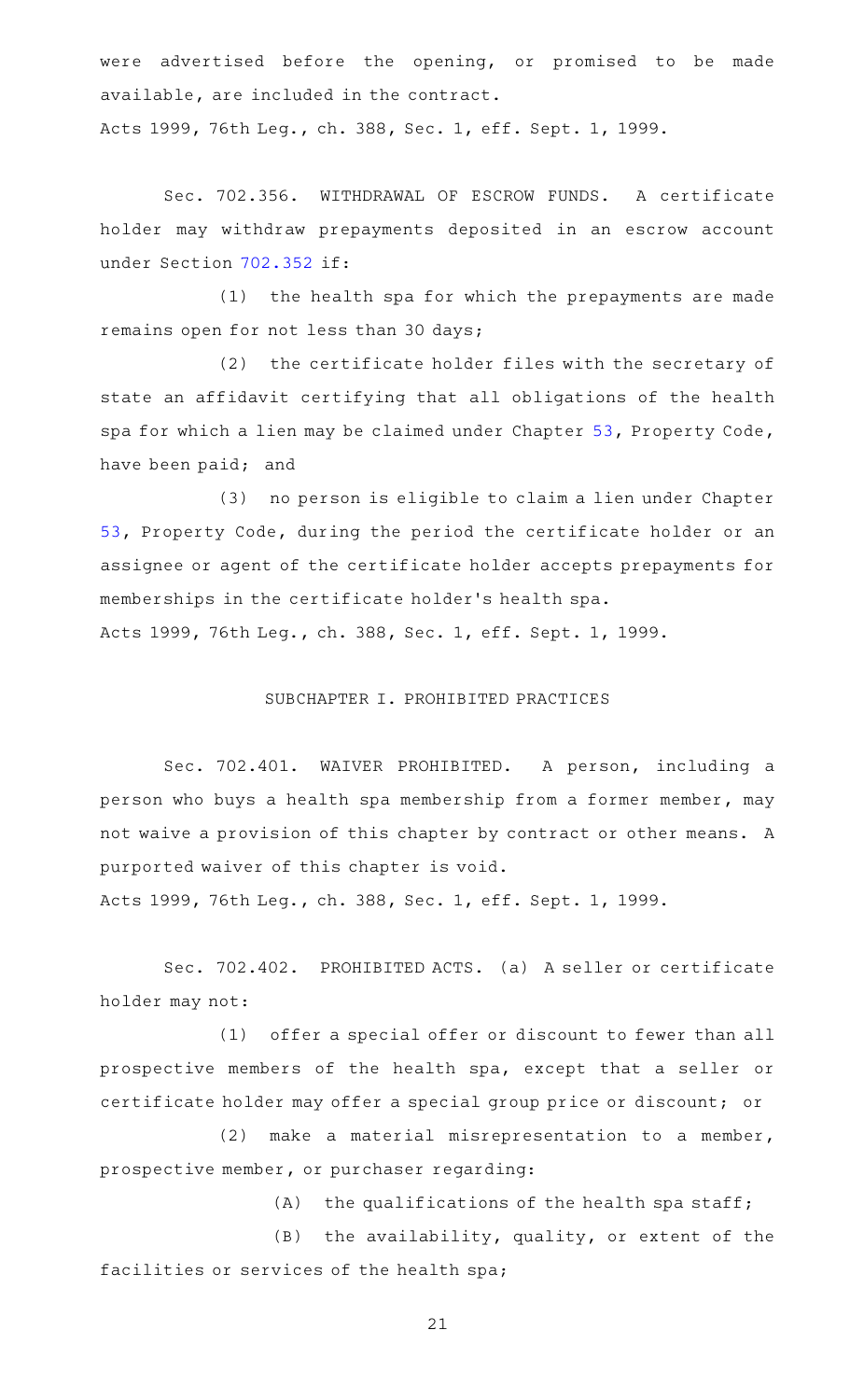$(C)$  the results obtained through exercise, diet, weight control, or physical fitness conditioning programs;

(D) membership rights; or

(E) the period during which a special offer or discount will be available.

(b) A certificate holder may not:

 $(1)$  fail or refuse to:

(A) file or amend an application for registration as required by Subchapter C;

(B) file or post, or maintain, the security required by Subchapter D; or

(C) deposit prepayments in an escrow account as required by Subchapter H;

(2) advertise that the certificate holder is bonded by the state; or

(3) sell a membership plan that is not included in the list required by Section [702.302](http://www.statutes.legis.state.tx.us/GetStatute.aspx?Code=OC&Value=702.302)(a).

Acts 1999, 76th Leg., ch. 388, Sec. 1, eff. Sept. 1, 1999.

Sec. 702.403. APPLICATION OF DECEPTIVE TRADE PRACTICES ACT. (a) A person who violates this chapter commits a false, misleading, or deceptive act or practice within the meaning of Section [17.46](http://www.statutes.legis.state.tx.us/GetStatute.aspx?Code=BC&Value=17.46), Business & Commerce Code.

(b) A public or private right or remedy under Chapter [17](http://www.statutes.legis.state.tx.us/GetStatute.aspx?Code=BC&Value=17), Business & Commerce Code, may be used to enforce this chapter. Acts 1999, 76th Leg., ch. 388, Sec. 1, eff. Sept. 1, 1999.

Sec. 702.404. INFORMATION REQUIRED IN ADVERTISEMENT. A health spa operator may not advertise in any print or electronic medium unless the advertisement includes the health spa operator 's certificate of registration number or an identification number issued as provided by Section [702.301\(](http://www.statutes.legis.state.tx.us/GetStatute.aspx?Code=OC&Value=702.301)b). Added by Acts 2005, 79th Leg., Ch. 908 (H.B. [135](http://www.legis.state.tx.us/tlodocs/79R/billtext/html/HB00135F.HTM)), Sec. 7, eff. September 1, 2005.

SUBCHAPTER J. ADMINISTRATIVE ENFORCEMENT AND DISCIPLINARY ACTIONS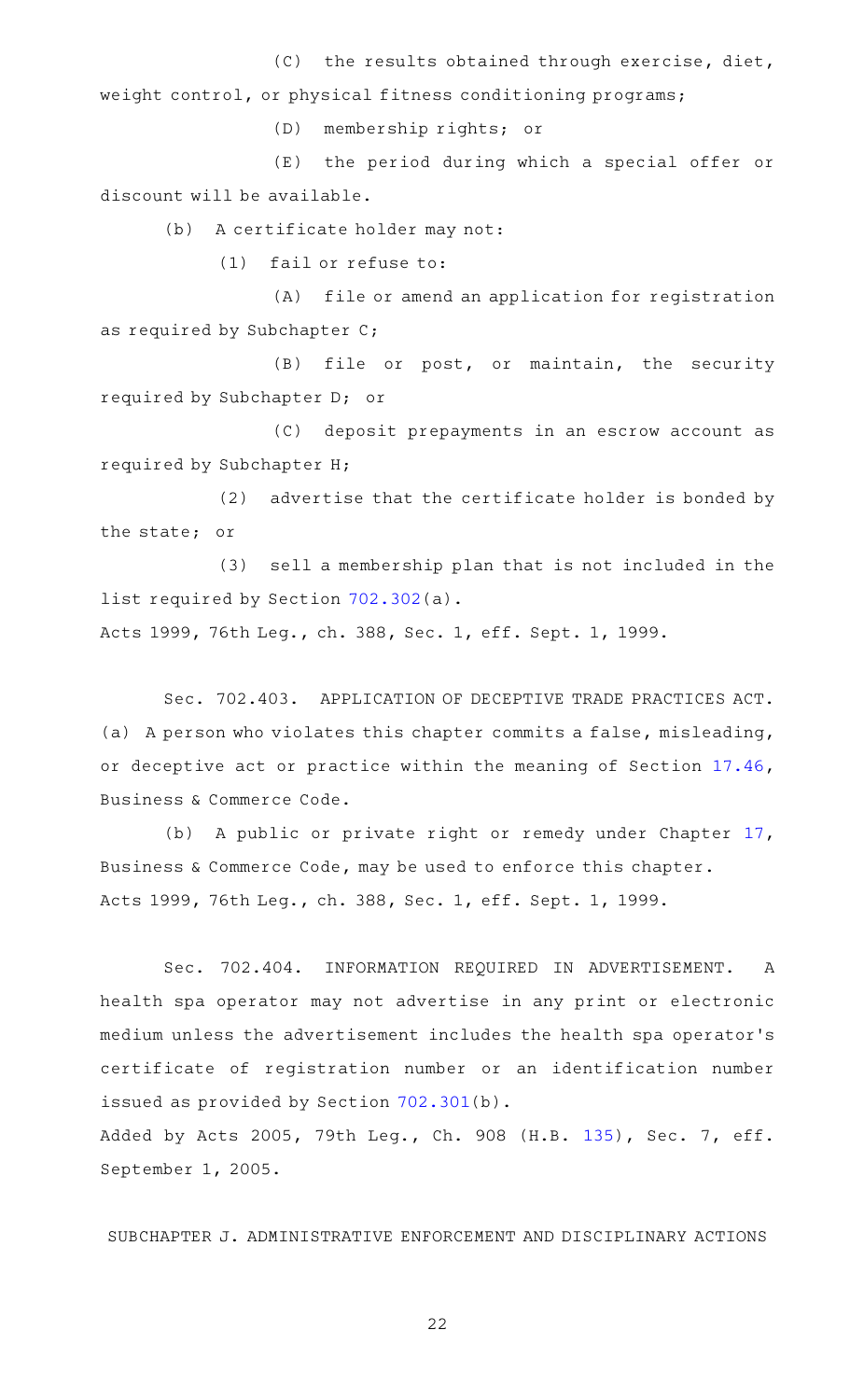Sec. 702.451. DISCIPLINARY ACTIONS. (a) After notice and opportunity for hearing, the secretary of state may deny an application for a certificate of registration, or may permanently revoke a health spa operator 's certificate of registration, on a finding by the secretary that the applicant or certificate holder:

(1) provided false information on an application or other document filed with the secretary;

(2) failed to file or post, or maintain, the security for each health spa location as required by Subchapter D; or

(3) failed to provide the contract disclosure language required by Subchapter G.

(b) The secretary of state may permanently revoke a certificate of registration under Subsection (a) based on the certificate holder 's failure to maintain the required security only after a finding by the secretary that, within the 30-day period following the cancellation or lapse of the security, the certificate holder failed to file or post replacement security in the required amount.

Acts 1999, 76th Leg., ch. 388, Sec. 1, eff. Sept. 1, 1999. Amended by:

Acts 2011, 82nd Leg., R.S., Ch. 1340 (S.B. [1231](http://www.legis.state.tx.us/tlodocs/82R/billtext/html/SB01231F.HTM)), Sec. 7, eff. September 1, 2011.

Sec. 702.452. NOTICE REQUIREMENT BEFORE HEALTH SPA CLOSING. (a) At least 30 days before the date a health spa is scheduled to close or relocate, the certificate holder shall contemporaneously:

 $(1)$  post, inside and outside each entrance to the health spa, a notice stating:

 $(A)$  the date the health spa is scheduled to close or relocate;

 $(B)$  that a member of the health spa may, not later than the 90th day after the date notice of the closure or relocation is first posted on the secretary of state's Internet website, file with the secretary of state a claim to recover actual financial loss suffered by the member as a result of the health spa closing; and

(C) the procedures for perfecting a security claim; and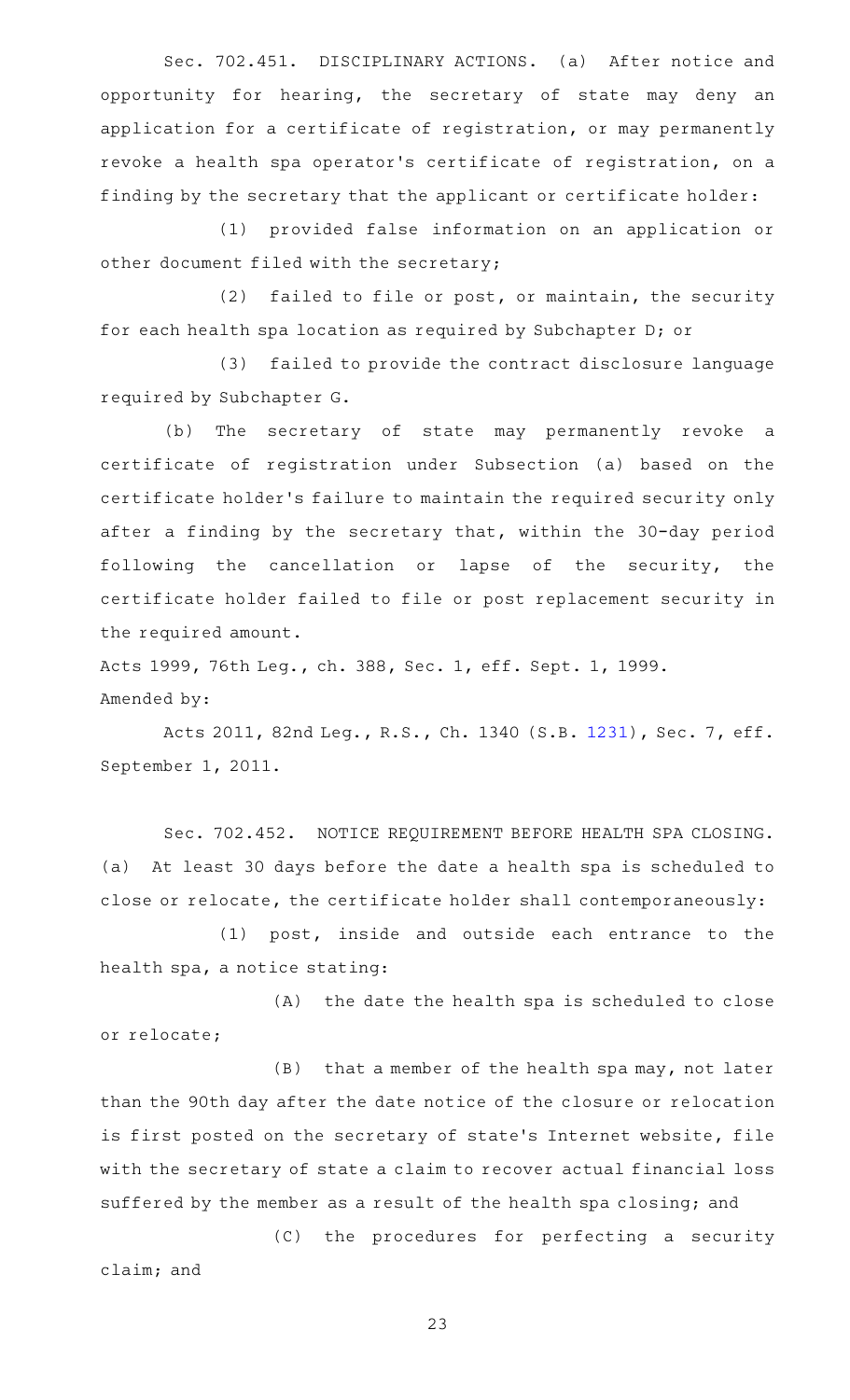(2) notify the secretary of state in writing of the health spa closing or relocation and the date that the notice was first posted.

(b) The notice posted under Subsection (a)(1) must be:

(1) at least  $8-1/2$  by 11 inches in size; and

(2) posted continuously for at least 30 days.

(c)AA After receiving a notice under Subsection (a)(2) or otherwise discovering that a health spa is closed, the secretary of state shall post on the secretary of state 's Internet website a notice containing the information specified in Subsection  $(a)(1)$ . The notice must be posted continuously for at least 30 days.

(d) The secretary of state shall, not later than the 10th day after the date the secretary receives notice or otherwise discovers that a health spa is closed, notify the appropriate surety company or obligor of the administrative proceedings pending under Subsection (a)(1).

(e) The notice required under Subsection (a) is not required in the case of a fire, flood, or act of God that is not within the reasonable control of a health spa.

Acts 1999, 76th Leg., ch. 388, Sec. 1, eff. Sept. 1, 1999. Amended by Acts 2001, 77th Leg., ch. 756, Sec. 3, eff. Sept. 1, 2001. Amended by:

Acts 2005, 79th Leg., Ch. 908 (H.B. [135\)](http://www.legis.state.tx.us/tlodocs/79R/billtext/html/HB00135F.HTM), Sec. 9, eff. September 1, 2005.

Acts 2011, 82nd Leg., R.S., Ch. 1340 (S.B. [1231](http://www.legis.state.tx.us/tlodocs/82R/billtext/html/SB01231F.HTM)), Sec. 7, eff. September 1, 2011.

### SUBCHAPTER K. CIVIL REMEDY

Sec. 702.501. FILING OF SUIT; VENUE. (a) A member may file suit against a seller if:

(1) the seller violates this chapter; and

(2) the seller's violation causes injury to the member.

(b) Venue for a suit filed under Subsection (a) is in a court located in: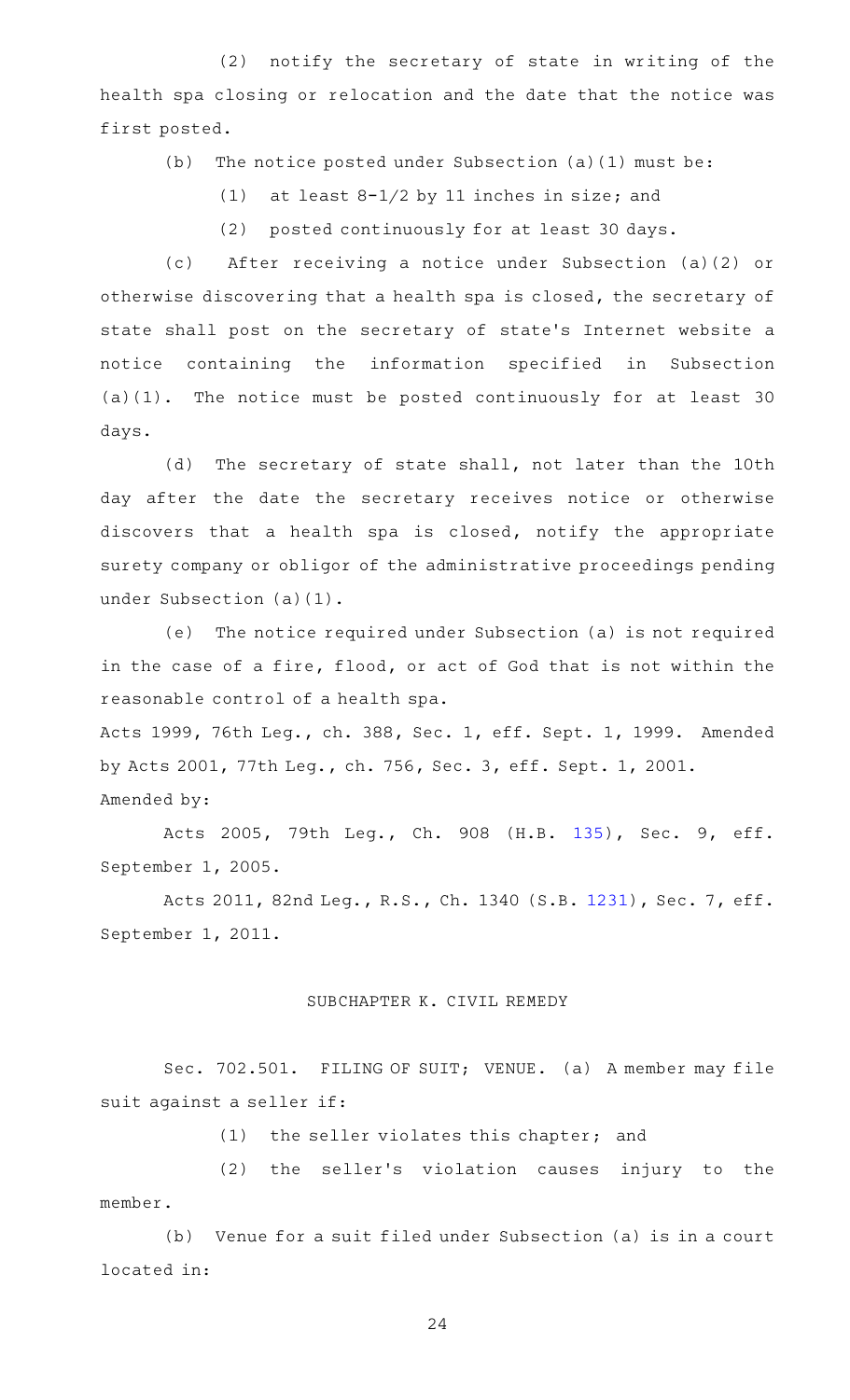- (1) Travis County; or
- $(2)$  the county in which:
	- (A) the seller resides;
	- (B) the seller's principal place of business is

located;

- $(C)$  the seller is doing business;
- (D) the member resides; or

 $(E)$  the transaction that is the subject of the suit occurred.

Acts 1999, 76th Leg., ch. 388, Sec. 1, eff. Sept. 1, 1999.

Sec. 702.502. STATUTE OF LIMITATIONS. A member must file a suit under Section [702.501](http://www.statutes.legis.state.tx.us/GetStatute.aspx?Code=OC&Value=702.501) not later than the later of:

(1) the first anniversary of the date the attorney general or district or county attorney concludes a suit filed under Section [702.552;](http://www.statutes.legis.state.tx.us/GetStatute.aspx?Code=OC&Value=702.552) or

(2) the second anniversary of the date the seller's violation of this chapter is discovered.

Acts 1999, 76th Leg., ch. 388, Sec. 1, eff. Sept. 1, 1999.

Sec. 702.503. RECOVERY. In a suit filed under Section [702.501,](http://www.statutes.legis.state.tx.us/GetStatute.aspx?Code=OC&Value=702.501) a court may award:

- (1) actual damages;
- (2) equitable relief;
- (3) punitive damages; or

(4) reasonable attorney's fees and court costs to the prevailing party.

Acts 1999, 76th Leg., ch. 388, Sec. 1, eff. Sept. 1, 1999.

Sec. 702.504. TEMPORARY CLOSING. For purposes of this subchapter, the closing of a health spa is not a violation of this chapter if the closing does not exceed one month and:

 $(1)$  is a result of a natural disaster; or

 $(2)$  is to relocate the health spa not more than 10 miles from its location preceding the relocation. Acts 1999, 76th Leg., ch. 388, Sec. 1, eff. Sept. 1, 1999.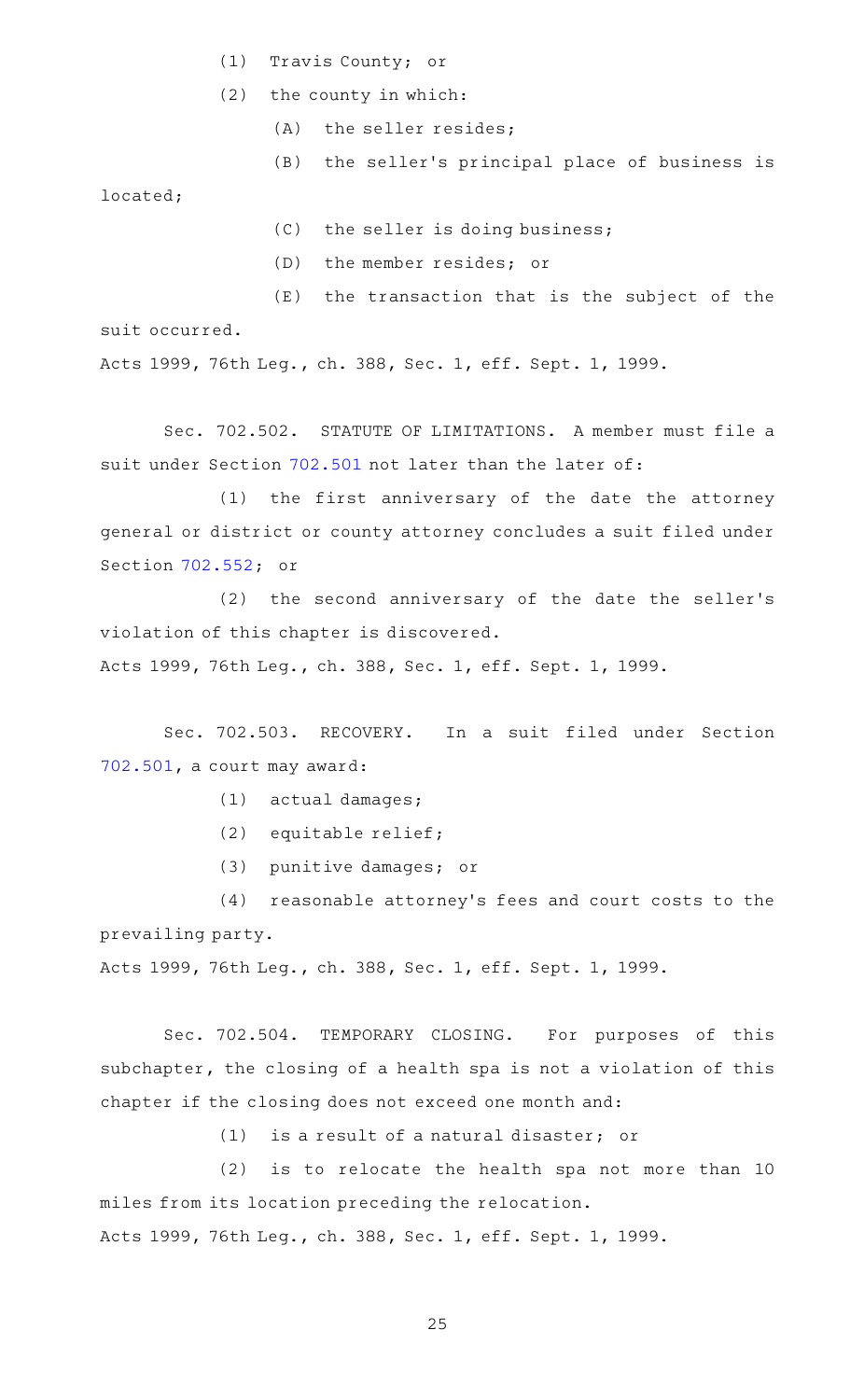Sec. 702.551. INVESTIGATIVE AND ENFORCEMENT AUTHORITY. (a) The attorney general or a district or county attorney may:

 $(1)$  investigate an alleged violation of this chapter; and

(2) enforce any penalty or remedy authorized by this chapter.

(b) The attorney general, a district or county attorney, or the secretary of state may recover reasonable expenses, including court costs, attorney 's fees, investigative costs, witness fees, and deposition expenses, incurred in obtaining an injunction or recovering a civil penalty under this subchapter.

Acts 1999, 76th Leg., ch. 388, Sec. 1, eff. Sept. 1, 1999.

Sec. 702.552. SUIT FOR ENFORCEMENT. (a) The attorney general or a district or county attorney may file suit against a person who violates, or threatens to violate, this chapter to:

(1) obtain an injunction to enjoin the person from violating this chapter; or

(2) recover a civil penalty under Section [702.553.](http://www.statutes.legis.state.tx.us/GetStatute.aspx?Code=OC&Value=702.553)

(b) Venue for a suit filed under this section is in a district court located in:

(1) Travis County; or

 $(2)$  the county in which the defendant resides. Acts 1999, 76th Leg., ch. 388, Sec. 1, eff. Sept. 1, 1999.

Sec. 702.553. AMOUNT OF CIVIL PENALTY. (a) Except as provided by Subsection (b) and Section [702.554](http://www.statutes.legis.state.tx.us/GetStatute.aspx?Code=OC&Value=702.554), a person who violates this chapter is subject to a civil penalty in an amount not to exceed \$1,000 for a single violation.

(b) If more than one civil penalty is assessed against the same person, the total amount of civil penalties assessed may not exceed \$25,000.

Acts 1999, 76th Leg., ch. 388, Sec. 1, eff. Sept. 1, 1999.

Sec. 702.554. VIOLATION OF INJUNCTION. (a) The attorney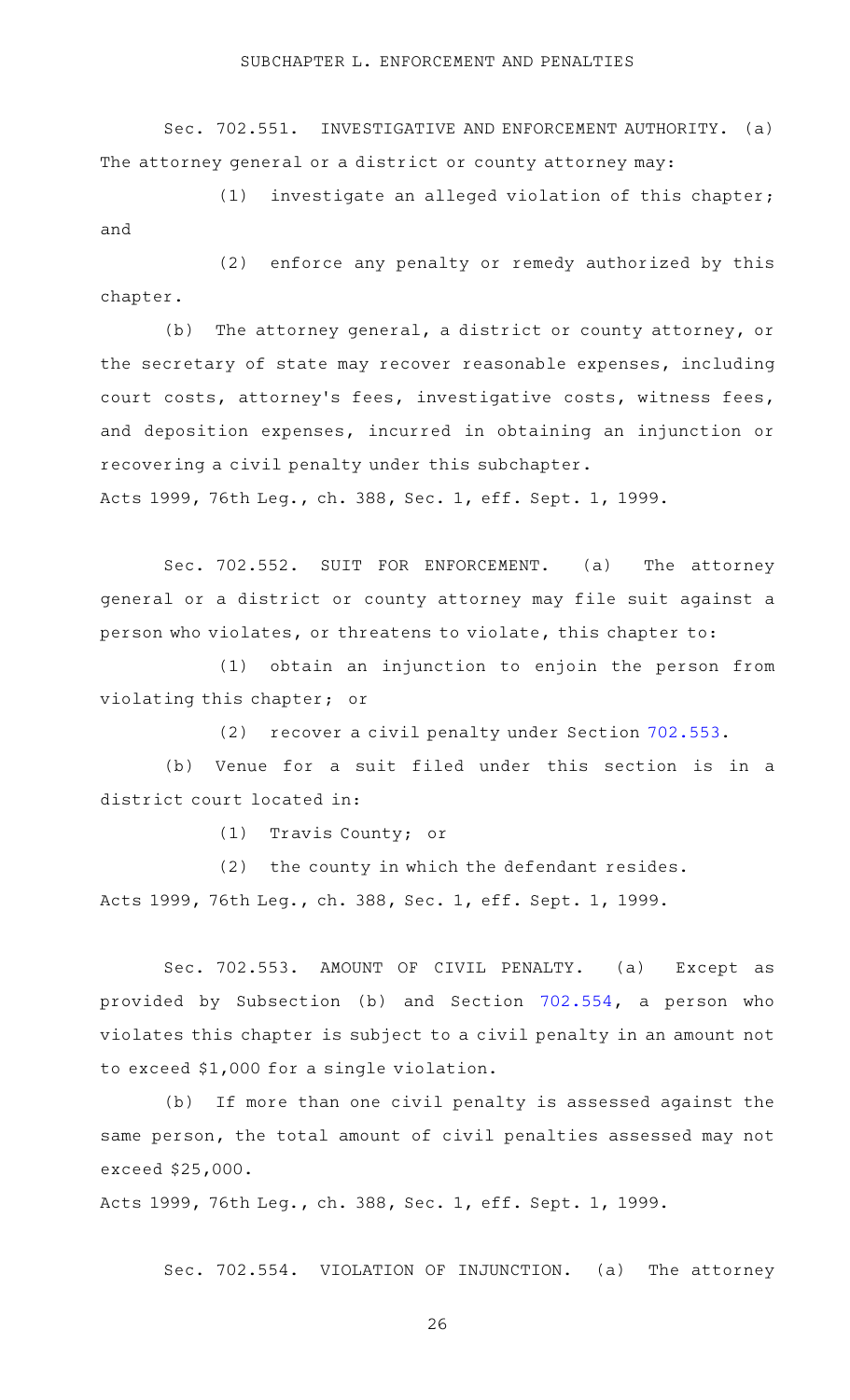general or a district or county attorney may file suit to recover a civil penalty against a person who violates an injunction issued under this subchapter in an amount not to exceed \$25,000 for a single violation. If more than one civil penalty is assessed against the same person, the total amount of civil penalties assessed under this section may not exceed \$50,000.

(b) Venue for a suit filed under this section is in the district court that issued the injunction that is the subject of the civil penalty.

Acts 1999, 76th Leg., ch. 388, Sec. 1, eff. Sept. 1, 1999.

Sec. 702.555. DEPOSIT IN COUNTY FUND. A civil penalty collected under this subchapter by a district or county attorney shall be deposited to the credit of the general fund of the county. Acts 1999, 76th Leg., ch. 388, Sec. 1, eff. Sept. 1, 1999.

Sec. 702.556. CRIMINAL OFFENSE: VIOLATION OF CHAPTER. (a) A person commits an offense if the person knowingly operates, or attempts to operate, a health spa in violation of Subchapter C, D, or H.

(b) An offense under this section is a Class A misdemeanor. Acts 1999, 76th Leg., ch. 388, Sec. 1, eff. Sept. 1, 1999.

Sec. 702.557. CRIMINAL OFFENSE: INTERFERENCE WITH INVESTIGATION. (a) A person commits an offense if with actual notice that the attorney general, or a district or county attorney, has initiated, or plans to initiate, an investigation under this chapter the person intentionally conceals, alters, destroys, or falsifies a document or record that is relevant or material to the investigation.

(b) An offense under this section is a Class A misdemeanor. Acts 1999, 76th Leg., ch. 388, Sec. 1, eff. Sept. 1, 1999.

Sec. 702.558. CRIMINAL OFFENSE: NONCOMPLIANCE WITH SUBPOENA OR INVESTIGATIVE DEMAND. (a) A person commits an offense if, after receiving a subpoena or civil investigative demand issued under Section [17.61](http://www.statutes.legis.state.tx.us/GetStatute.aspx?Code=BC&Value=17.61), Business & Commerce Code, the person